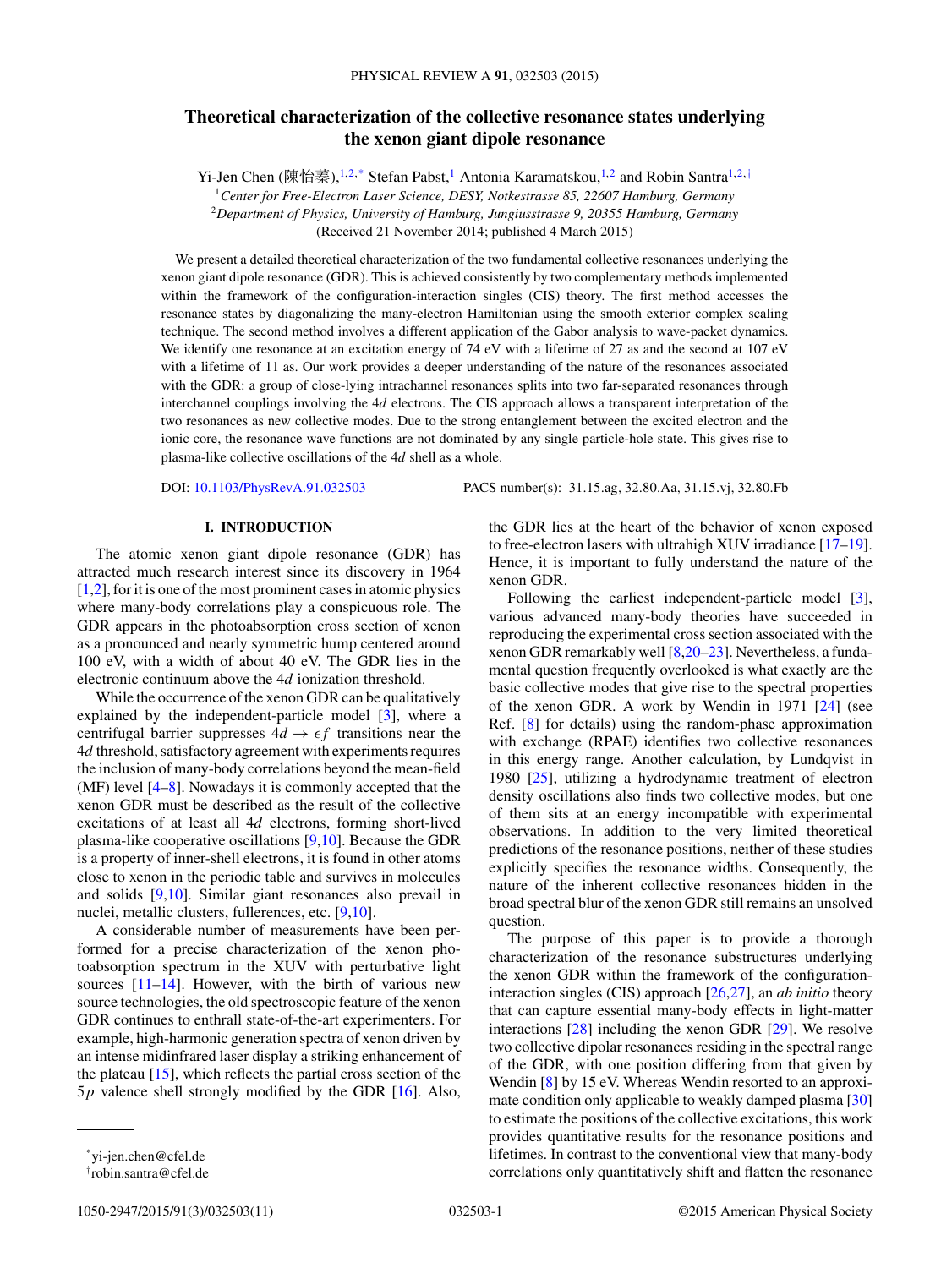<span id="page-1-0"></span>as seen in the photoabsorption spectra  $[3-7,23]$  $[3-7,23]$ , we clearly demonstrate that many-body correlations qualitatively change the nature of the xenon GDR: a group of intrachannel resonances splits into two far-separated resonances as soon as we switch on interchannel interactions involving the 4*d* electrons. Since the resonance lifetimes are very short, the resonances strongly overlap and appear as one big hump in the photoabsorption cross section [\[8\]](#page-8-0). In contrast to the plasmatype treatments used in Refs. [\[8](#page-8-0)[,25\]](#page-9-0), the full many-body wave functions are directly obtained through our CIS approach. As the wave functions of the two resonances cannot be expressed by any single particle-hole state, we concretely show that they are indeed new collective modes [\[8](#page-8-0)[–10\]](#page-9-0).

In this work, the isolation of the resonance substructures is consistently accomplished by means of two complementary and general methods implemented using CIS. The first, timeindependent approach provides a comprehensive characterization of all the resonance properties by directly diagonalizing the many-body Hamiltonian using the smooth exterior complex scaling (SES) technique [\[31–33\]](#page-9-0). Complex scaling [\[34\]](#page-9-0) has been used to solve the electronic resonance problem for few-electron atoms [\[35–38\]](#page-9-0) and molecules [\[39\]](#page-9-0). However, it has not yet been used to address collective resonances in many-electron atoms. The second, time-dependent approach involves a different application of the time-frequency Gabor analysis [\[40,41\]](#page-9-0) to the autocorrelation function of a wave packet. It is a common routine in molecular dynamics to look for resonance energies in the Fourier domain [\[42–44\]](#page-9-0). Nonetheless, our analysis in the combined time-frequency domain not only shows improved performance in disentangling strongly overlapping resonances, but also supplies an appealingly intuitive view on the time evolutions of various wave-packet components.

The remainder of this article is structured as follows: Sec. II presents the theoretical tools. Section IIA first lays the foundation of our many-body CIS scheme. Section [II B](#page-2-0) and Sec. [II C](#page-2-0) explain, respectively, the time-independent SES and time-dependent Gabor procedures to access multiple resonances. In Sec. [III](#page-3-0) we apply the methods to the xenon GDR, with the computational details given in Sec. [III A.](#page-3-0) The results of the SES and Gabor approaches are discussed separately in Secs. [III B](#page-3-0) and [III C.](#page-5-0) Restrictions imposed on the electronic-configuration space in Secs. [III B](#page-3-0) and [III C](#page-5-0) are justified in Sec. [III D.](#page-7-0) Finally, Sec. [IV](#page-7-0) concludes the study with a future outlook. Further numerical evidence indicating the consequence of finding resonance poles with the approximate condition used by Wendin [\[8\]](#page-8-0) is provided in the Appendix.

Atomic units (a.u.) are used throughout the paper ( $|e|$  =  $m_e = \hbar = 4\pi\epsilon_0 = 1$ ) unless otherwise stated.

#### **II. THEORETICAL METHODS**

#### **A. CIS theory**

In this work, the many-electron Schrödinger equation is treated within the CIS framework, an *ab initio* theory that allows one to encapsulate essential many-body physics beyond the MF Hartree-Fock (HF) picture [\[28,45\]](#page-9-0). Our implementation of the CIS method has been successfully applied to a wealth of physical phenomena of many-electron atomic systems interacting with light fields [\[28\]](#page-9-0), including perturbative [\[29,46,47\]](#page-9-0) and nonperturbative [\[16,48,49\]](#page-9-0) multiphoton processes with photon energies from the x-ray regime down to the near-infrared regime. Particularly, the ability of CIS to reproduce important features of the experimentally observed xenon GDR is demonstrated in Ref. [\[29\]](#page-9-0). In the following, we outline the formulation of our CIS approach. Further details can be found in previous publications [\[26,27,50\]](#page-9-0).

The nonrelativistic Hamiltonian for an *N*-electron atom in the absence of external fields can be generally written as

$$
\hat{H} = \sum_{n=1}^{N} \left( \frac{\hat{\mathbf{p}}_n^2}{2} - \frac{Z}{|\hat{\mathbf{r}}_n|} + \hat{V}^{\text{MF}}(\hat{\mathbf{r}}_n) \right) - E_0^{\text{MF}} \n+ \left( \frac{1}{2} \sum_{\substack{n,n'=1 \\ n \neq n'}}^{N} \frac{1}{|\hat{\mathbf{r}}_n - \hat{\mathbf{r}}_{n'}|} - \sum_{n=1}^{N} \hat{V}^{\text{MF}}(\hat{\mathbf{r}}_n) \right) \n=:\hat{H}_0 + \hat{H}_1,
$$
\n(1)

where  $\hat{\mathbf{p}}_n$  and  $\hat{\mathbf{r}}_n$  are the momentum and coordinate operators for individual electrons,  $Z$  is the nuclear charge, and  $\hat{V}^{\overline{\text{MF}}}$  is the MF potential contributing to the standard Fock operator [\[45\]](#page-9-0). The HF ground-state energy  $E_0^{\text{MF}}$  is introduced to shift the entire energy spectrum for cosmetic purposes. The total Hamiltonian is divided such that  $\hat{H}_0$  is merely a one-body operator and that all the residual two-body electron-electron Coulomb interactions beyond the description of the MF potential are contained in  $H_1$ .

The *N*-electron Hamiltonian is represented in the *N*electron CIS configuration space:

$$
\mathcal{V}_{\text{CIS}} =: \left\{ \left| \Phi_0^{\text{MF}} \right\rangle, \left| \Phi_i^a \right\rangle \right\},\tag{2}
$$

which gives an ansatz for an *N*-electron wave function:

$$
|\Psi\rangle = \alpha_0 \left| \Phi_0^{\text{MF}} \right| + \sum_{i,a} \alpha_i^a \left| \Phi_i^a \right|.
$$
 (3)

Thus, the Hilbert space is truncated and consists only of the HF ground state  $|\Phi_0^{\text{MF}}\rangle$  plus its singly excited configurations  $|\Phi_i^a\rangle = \hat{c}_a^{\dagger} \hat{c}_i | \Phi_0^{\text{MF}} \rangle$ , with  $\hat{c}_i$  annihilating an electron from an initially occupied orbital *i* and  $\hat{c}_a^{\dagger}$  putting it into an initially unoccupied orbital *a* [\[45\]](#page-9-0). The range of the index *i* selects the active occupied orbitals from which an electron can be excited or ionized, i.e., the accessible *channels* [\[51\]](#page-9-0), thus enabling one to test the multichannel character of the overall physical process [\[16,47,50\]](#page-9-0).

The matrix of the *N*-electron Hamiltonian is then either diagonalized (Sec.  $\overline{I}$  IB) or used in the time-dependent Schrödinger equation (Sec.  $\text{IIC}$ ). In CIS, the only matrix elements that can lead to two-body effects are  $\langle \Phi_i^a | \hat{H}_1 | \Phi_j^b \rangle$ . Specifically, it is the type of matrix elements with the indices  $a \neq b$  and  $i \neq j$ , called *interchannel-coupling* terms [\[51\]](#page-9-0), that permits the simultaneous change of the state of the excited electron and that of the ionic core; i.e., interchannel coupling leads to the formation of a correlated particle-hole pair [\[46\]](#page-9-0). Numerically, we can tailor the two-body nature of  $\hat{H}_1$  and study its influences by enforcing all interchannel-coupling matrix elements to be 0 and considering only the matrix elements  $\langle \Phi_i^a | \hat{H}_1 | \Phi_j^b \rangle$  with  $i = j$ . In this scenario, called the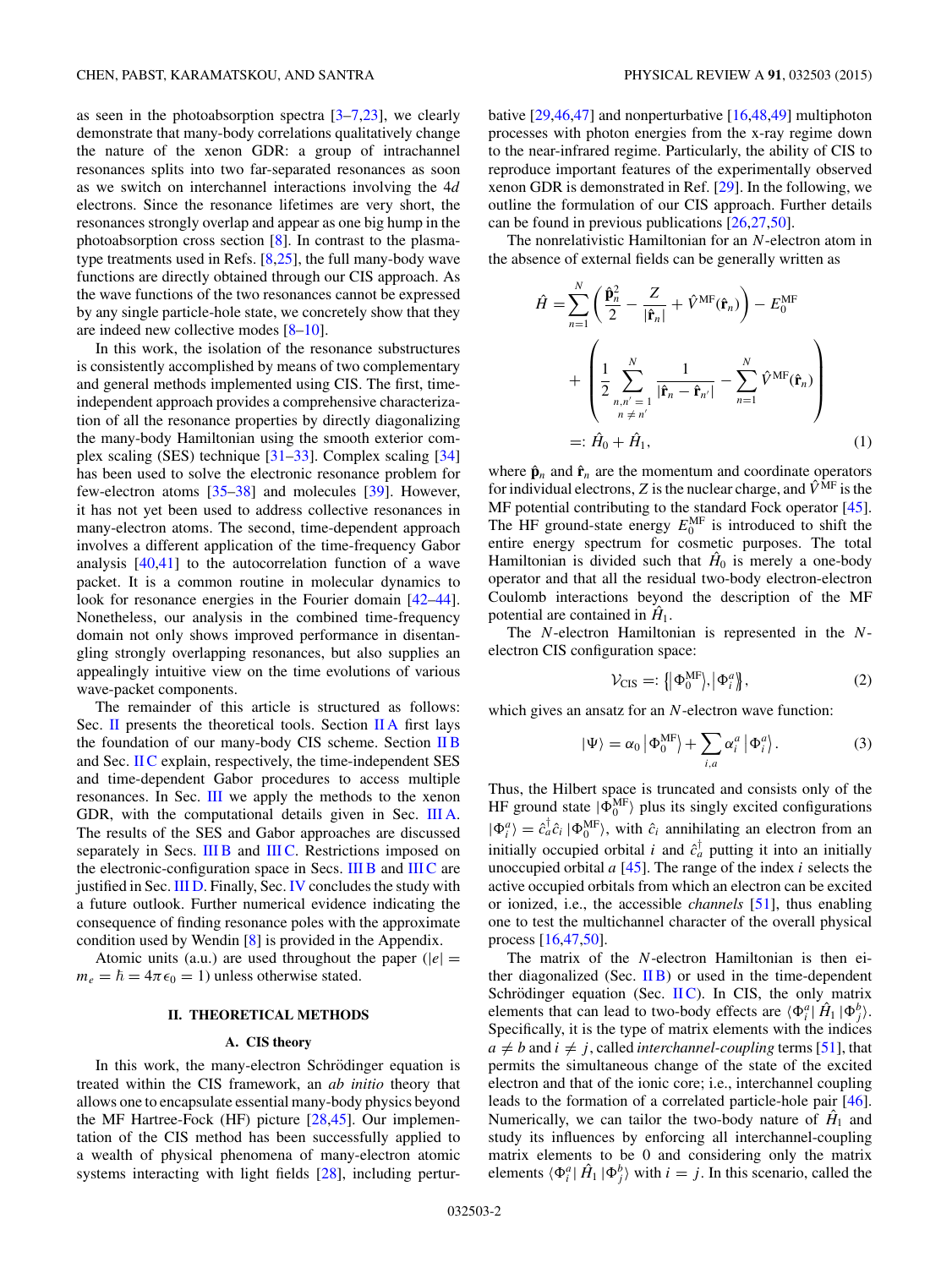<span id="page-2-0"></span>*intrachannel-coupling* model [\[51\]](#page-9-0),  $\hat{H}_1$  effectively acts as a one-body operator: once the electron is excited, it can sense the potential produced by the parent ion but cannot modify the ionic state, which is therefore forbidden to partake in many-body correlations [\[16,29,46,47\]](#page-9-0).

#### **B. Time-independent approach to resonances: SES method**

A conventional procedure to access eigenstates is the direct diagonalization of a general Hamiltonian. Nevertheless, being exponentially divergent in the asymptotic region renders resonance states, also known as Siegert [\[52\]](#page-9-0) or Gamow [\[53\]](#page-9-0) vectors, inadmissible elements of the Hilbert space of a Hermitian Hamiltonian. Standard techniques such as complex scaling [\[34,54,55\]](#page-9-0) and the use of complex absorbing potentials (CAPs) [\[56–58\]](#page-9-0) were thus developed to transform the wave function of a resonance state into a single square-integrable function. In this paper, we adopt the SES method  $[31-34]$ , a variant of the complex scaling technique.

Our use of SES [\[33,59\]](#page-9-0) relies on an analytic continuation of the radial part of the electron coordinate into the complex plane  $r \to \rho(r)$  following the path of Moiseyev [\[31\]](#page-9-0) in the form of Karlsson [\[32\]](#page-9-0) adapted to the purely radial problem presented here:

$$
\rho(r) = r + (e^{i\theta} - 1) \left[ r + \lambda \ln \left( \frac{1 + e^{(r_0 - r)/\lambda}}{1 + e^{r_0/\lambda}} \right) \right].
$$
 (4)

This path smoothly (depending on the parameter *λ*) rotates the electron radial coordinate for  $r > r_0$  about an angle  $\theta$  into the upper complex plane.

Solving the eigenvalue problem of the complex-scaled Hamiltonian with the basis set  $V_{\text{CIS}}$ , the resonance states can be uniquely identified as the exposed poles situated above the rotated continua in the complex-valued energy spectrum [\[34,54,55\]](#page-9-0). It is then straightforward to obtain the complex resonance energy or the Siegert energy [\[34,52,56\]](#page-9-0)

$$
E_n = \Xi_n - i \Gamma_n / 2, \quad \Xi_n, \Gamma_n \in \mathbb{R}^+ \tag{5}
$$

as well as the wave function  $|\Phi_n\rangle$  associated with the *n*th resonance state. In Eq.  $(5)$ ,  $\Xi_n$  is the resonance position, and  $\Gamma_n$  gives the inverse lifetime for the quasibound state to escape to the continuum. The detailed implementation of SES within CIS using a generalized finite-element discrete variable representation will be addressed in a forthcoming publication [\[59\]](#page-9-0).

The SES method shares with CAPs [\[56\]](#page-9-0) the merit that it leaves the interior  $r < r_0$  untouched and does not perturb the HF ground state (if  $r_0$  and  $\lambda$  are chosen suitably) [\[32,34\]](#page-9-0). At the same time, it eliminates many drawbacks of CAPs: no optimization with respect to a parameter is required in order to identify the resonance energies, and the whole transformation rests on the rigorous mathematical theory of complex scaling [\[32–34\]](#page-9-0).

Note that the complex-scaled Hamiltonian is no longer a Hermitian but a complex symmetric matrix [\[33\]](#page-9-0). As a result, the symmetric inner product  $(\cdot |, | \cdot)$  must be used instead of the Hermitian inner product  $\langle \cdot | , | \cdot \rangle$  to ensure orthogonality relations [\[27,34,56\]](#page-9-0).

# **C. Time-dependent approach to resonances: Gabor analysis of autocorrelation functions**

Decoding the resonance substructures for a general quantum system can also be done through wave-packet propagation. The key physical quantity employed throughout our analysis is the time-dependent autocorrelation function, defined as

$$
C(t) =: (\Psi(0)|\Psi(t)), \tag{6}
$$

where  $|\Psi(0)\rangle$  is an initial state and  $|\Psi(t)\rangle$  is the freely evolved wave packet at a later time *t*. Note that the symmetric inner product is adopted here. This is because in the time-dependent case we continue using SES, which effectively functions as a CAP and absorbs the outgoing flux reaching the end of the numerical grid [\[31,32,58\]](#page-9-0). For an initial state  $|\Psi(0)\rangle$ orthogonal to  $|\Phi_0^{\text{MF}}|$ , the time evolution of  $|\Psi(t)\rangle$  is governed by the CIS coefficients  $\alpha_i^a(t)$  [cf. Eq. [\(3\)](#page-1-0)]. Inserting Eq. (3) into the time-dependent Schrödinger equation with the complexscaled Hamiltonian, one can derive and numerically integrate the equations of motion for  $\alpha_i^a(t)$  [\[27\]](#page-9-0):

$$
i \dot{\alpha}_i^a(t) = \left(\Phi_i^a \left| \hat{H}_0 \right| \Phi_i^a\right) \alpha_i^a(t) + \sum_{j,b} \left(\Phi_i^a \left| \hat{H}_1 \right| \Phi_j^b\right) \alpha_j^b(t). \quad (7)
$$

For a quantitative determination of the resonance energies, we assume that, by proper preparation, the initial state is essentially composed of the resonance states of interest and all the contributions from the bound states and the continuum can be ignored. Expanding  $|\Psi(0)\rangle$  in terms of the orthonormal resonance wave functions  $|\Psi(0)\rangle = \sum_n a_n |\Phi_n\rangle$ , Eq. (6) then bears the following structure:

$$
C(t) = \sum_{n} a_n^2 e^{-iE_n t - \frac{\Gamma_n}{2}t}.
$$
 (8)

The validity of Eq.  $(8)$  and the resonances that can be extracted evidently depend on the quality of  $|\Psi(0)\rangle$ . How we prepare the wave packet ideal for studying the xenon GDR is discussed in Sec. [III C.](#page-5-0)

A common strategy to infer Siegert energies from wavepacket propagation is to conduct a Fourier analysis and study the autocorrelation function in the frequency domain [\[42–44\]](#page-9-0). Performing a one-sided Fourier transformation on Eq. (8) [assuming  $C(t) = 0$  for  $t < 0$ ] yields

$$
C(\omega) = \frac{1}{\sqrt{2\pi}} \int_0^{+\infty} dt e^{i\omega t} C(t)
$$

$$
= \sum_n \frac{a_n^2}{\sqrt{2\pi}} \frac{\frac{\Gamma_n}{2} + i(\omega - \Xi_n)}{\frac{\Gamma_n^2}{4} + (\omega - \Xi_n)^2},
$$
(9)

i.e., a superposition of Lorentzian functions and dispersive curves parametrized by the Siegert energies [\[60\]](#page-9-0).

For a single resonance, the spectral distribution of the autocorrelation function reads

$$
|C^{(1)}(\omega)|^2 = \frac{|a_1^2|^2}{2\pi} \frac{1}{\frac{\Gamma_1^2}{4} + (\omega - \Xi_1)^2},
$$
 (10)

which is a Lorentzian with a peak at  $\Xi_1$  and a width of  $\Gamma_1$ . If more than one resonance exists,  $|C(\omega)|^2$  comprises several Lorentzians and their interferences. Upon empirically specifying the number of resonance states, it is possible to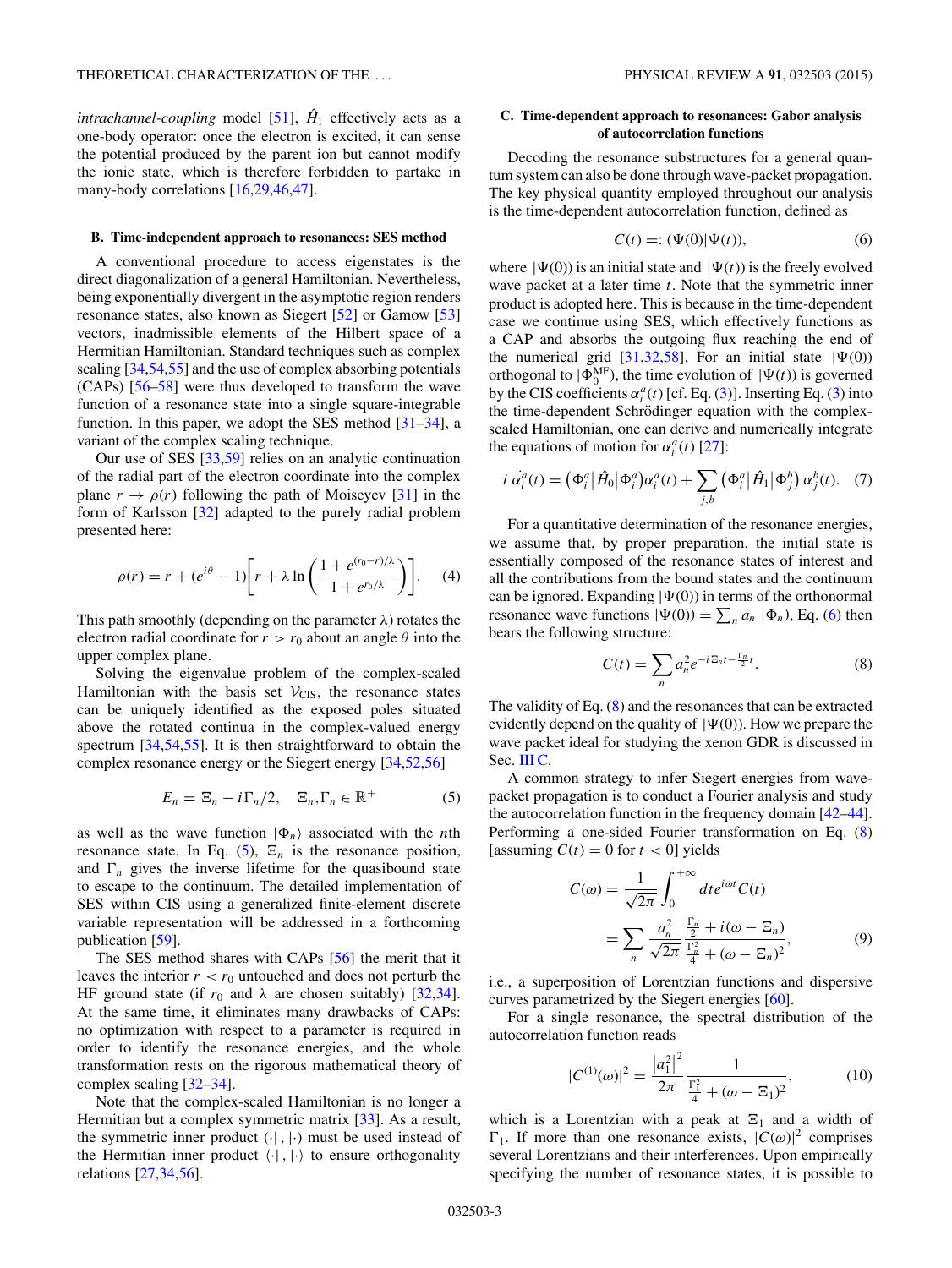<span id="page-3-0"></span>retrieve the Siegert energies by numerically fitting  $|C(\omega)|^2$ based on Eq.  $(9)$ .

Next, we extend the standard spectral analysis to a time-frequency analysis [\[40,41,61\]](#page-9-0) of the autocorrelation function and examine its information content in the combined *time-frequency* domain. Applying a Gabor transformation  $[41, 62, 63]$  to Eq.  $(8)$ , we can derive

$$
C_t(\omega) = \frac{1}{\sigma\sqrt{2\pi}} \int_0^{+\infty} dt' e^{i\omega t'} e^{-\frac{(t'-t)^2}{2\sigma^2}} C(t')
$$
 (11)

$$
\approx \sum_{n} a_n^2 e^{\frac{\sigma^2 \Gamma_n^2}{8} - \frac{\Gamma_n}{2} t - \frac{\sigma^2}{2} (\omega - \Xi_n)^2 + i \sigma^2 (\frac{t}{\sigma^2} - \frac{\Gamma_n}{2}) (\omega - \Xi_n)}.
$$
 (12)

Equation  $(11)$  can be interpreted as gating the time-dependent signal by a Gaussian window function of width *σ* centered at *t*. Due to the finite size of the window function and the sudden turn-on of the autocorrelation function at  $t = 0$ , the analytical expression in Eq. (12) works as a reasonable approximation to  $C_t(\omega)$  when  $t \gg \sigma$ .

For a single resonance, the transient spectral distribution of the autocorrelation function at time *t* can be simply approximated by

$$
\left|C_t^{(1)}(\omega)\right|^2 \approx \left|a_1^2\right|^2 e^{\frac{\sigma^2 \Gamma_1^2}{4}} e^{-\Gamma_1 t} e^{-\sigma^2 (\omega - \Sigma_1)^2},\tag{13}
$$

i.e., a Gaussian with a peak at  $\Xi_1$  and a width determined by  $\sigma$ . From the decay rate of the amplitude,  $\Gamma_1$  can be extracted.

The advantage of the Gabor analysis over the Fourier analysis becomes apparent when multiple resonances come into play. In this situation,  $|C(\omega)|^2$  comprises several Gaussians and their interferences. Consider the example where there are overlapping broad resonances yet with different lifetimes. Compared to the static information conveyed by the Fourier spectrum, it is more likely to detect the resonances through the time evolution of the Gabor profile, where their competition causes dynamics in the frequency distribution. Quantification of the resonance energies can be done by fitting  $|C_t(\omega)|^2$  with the help of Eq.  $(12)$  at different time steps.

It is worthwhile to note that  $C(\omega)$  is related to a measurable physical quantity—the photoabsorption cross section [\[29,64\]](#page-9-0)—although we usually consider its modulus squared to reduce the number of irrelevant fitting parameters (e.g., the phase of  $a_n^2$ ). Also, a real physical observable—the dipole moment—can be used in the time-frequency analysis as well [\[65\]](#page-9-0). In this case, its frequency distribution is associated with the spectrum of electromagnetic radiation emitted by the system [\[66\]](#page-9-0). Finally, it is tempting to point out the conceptual similarity between the Gabor transformation and the spectrogram measured in a pump-probe experiment [\[67–69\]](#page-9-0), albeit there is no real probe pulse involved in the current theory.

#### **III. RESULTS AND DISCUSSION**

#### **A. Computational details**

The theoretical methods described in Sec. [II](#page-1-0) are now applied to the detailed resonance structure of the xenon GDR that is probed by linear spectroscopy using linearly polarized XUV light  $[1,2,11-14]$  $[1,2,11-14]$ . The calculations are done using our XCID package [\[70\]](#page-9-0). A single set of numerical parameters is employed

throughout our calculations to compare consistently the results obtained by the two approaches.

Exploiting symmetries,  $nl_{\pm m}$  is counted as one ionization channel [\[26,50\]](#page-9-0). In the energy range of concern, it is adequate to assume that electron depopulations only happen from the 4*d*, 5*s*, and 5*p* orbitals [\[71\]](#page-9-0). However, for a meaningful comparison with the work by Wendin [\[8\]](#page-8-0), the calculations presented in Secs. III B and [III C](#page-5-0) are performed without activating the outer 5*s* and 5*p* shells. As we see in Sec. [III D,](#page-7-0) these channels only cause minor quantitative modifications. The HF orbital energies are slightly adjusted to match the experimental binding energies. Also, the orbitals with an energy higher than 15 a.u. are discarded to enhance the stability of the time propagation.

The numerical box radially extends to a size of 150 a.u. and is discretized with 1800 nonuniformly distributed grid points with a mapping parameter of  $\zeta = 1$  [\[27\]](#page-9-0), from which we construct our finite-element discrete variable representation basis functions [\[59\]](#page-9-0). The SES parameters are chosen as  $r_0 = 20$  a.u.,  $\theta = 40^\circ$ , and  $\lambda = 1$  a.u. such that the HF MF potential remains unscaled and the continuum is rotated enough to expose the resonances. The maximum orbital angular momentum is 3. For the time-dependent study, an initial state is propagated  $[27]$  at a time step of 0.05 a.u. for a duration of 500 a.u. to give a sufficient frequency resolution. In the Gabor transformation, we use  $\sigma = 2$  a.u., which we select based on the spacing of the excitation energies for the two collective resonances. This choice represents an optimal trade-off between the spectral and the temporal resolutions.

#### **B. Time-independent approach to Xe GDR: SES method**

The diagonalization of the complex-scaled many-body Hamiltonian is achieved numerically by the iterative Arnoldi algorithm implemented in the ARPACK library [\[59](#page-9-0)[,72,73\]](#page-10-0). An initial random vector is used to launch the iteration. Since we concentrate on the resonance modes in the linearresponse regime, the eigenstates shown below are required to have a minimum overlap with the ground state through a dipole transition:  $|(\Psi | \hat{D}_z | \Phi_0^{\text{HF}})| > 10^{-6}$ , where  $\hat{D}_z$  denotes the *z* component of the dipole operator [\[74\]](#page-10-0) relative to the polarization direction of the electric field in a measurement.

Figure [1](#page-4-0) shows the complex spectra of the energy eigenvalues for the case with only intrachannel couplings and the case with both inter- and intrachannel couplings, i.e., the full-model calculation within CIS. Ideally, the energy spectra in both cases should follow the structure predicted by the Balslev-Combes theorem [\[34,54,55,](#page-9-0)[75\]](#page-10-0): the bound states remain on the real axis, the continuum is rotated clockwise by 2*θ* with respect to the 4*d* ionization threshold at 67.5 eV [\[76\]](#page-10-0), and the resonances are isolated above the continuum. However, the use of an incomplete basis set results in numerical artifacts such as branching of the continuum away from the threshold [\[57\]](#page-9-0) and a rotation angle deviating from 2*θ* [\[77\]](#page-10-0).

First, we focus on the result of the intrachannel-coupling model in Fig. [1.](#page-4-0) In this case, each eigenstate possesses a unique hole index *i* and the contributions from different 4*d* ionization channels can be easily set apart. Three resonances are found, one for each  $4d_{\pm m}$  channel. They lie fairly close to each other, forming a group of resonances around an energy with a real part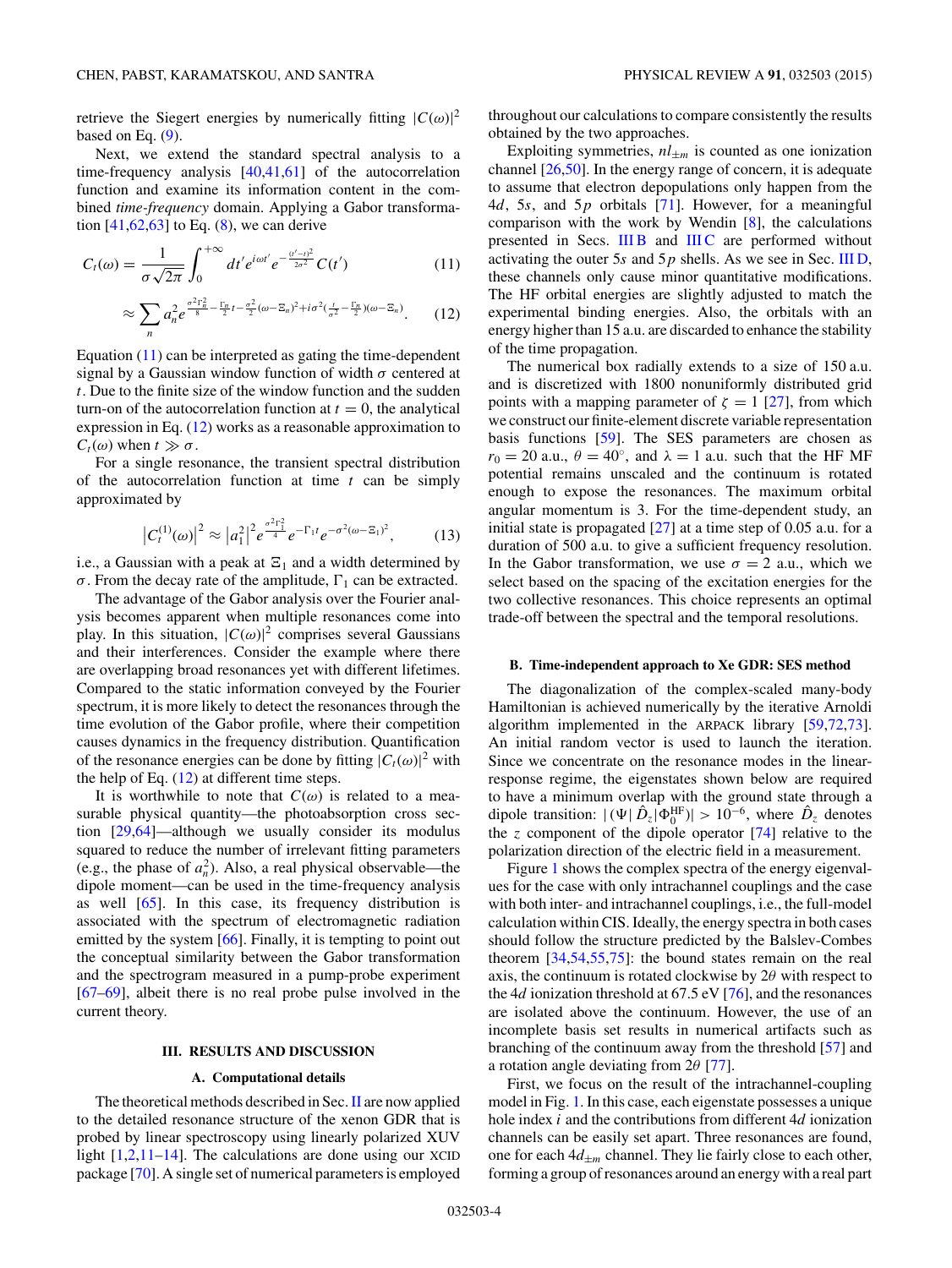<span id="page-4-0"></span>

FIG. 1. (Color online) Complex energy spectra of the complexscaled many-body Hamiltonian for the intrachannel ("intra") and full CIS ("inter + intra") models. Horizontal and vertical axes represent the real and imaginary parts of the energy eigenvalues, respectively. Three close-lying resonances are found in the intrachannel calculation (indicated by open polygons); two far-separated resonances (labeled  $R_1$  and  $R_2$ ) are found in the full CIS calculation (indicated by filled circles).

≈ 77 eV and an imaginary part ≈−5*.*4 eV, which corresponds to a lifetime of  $\approx 60$  as. The resonance positions and widths are detailed in Table I.

In order to elucidate the origin of the small splitting among the intrachannel resonances, we perform another intrachannel calculation by approximating  $\hat{H}_1$  with its monopole term [\[50\]](#page-9-0). When so doing, the resonances associated with the  $4d_0$ ,  $4d_{+1}$ , and  $4d_{+2}$  channels have exactly the same resonance energy. Therefore, even without many-body effects, the electron excited from the different  $4d_{\pm m}$  orbitals experiences different potentials owing to the shape of the nonspherical ionic core. This qualitative effect, although small, clearly exemplifies the impact of the ionic structure beyond the description of a simple spherically symmetric potential (e.g., the Herman-Skillman [\[78\]](#page-10-0) or HF [\[45\]](#page-9-0) potentials) or even an angular-momentum-dependent pseudopotential [\[79\]](#page-10-0) widely used to model multielectron atoms in perturbative  $[3,80]$  $[3,80]$  or nonperturbative [\[81–83\]](#page-10-0) light fields.

Activating interchannel coupling, the group of intrachannel resonances splits into two resonance states distantly located in the complex energy plane in Fig. 1. We have checked carefully that their positions do not vary with the scaling parameters, so they are not numerical artifacts. In comparison with the intrachannel resonances, resonance  $R_1$  in Fig. 1 has almost the same excitation energy but a larger decay width; resonance  $R_2$ is pushed away much farther into the lower half of the complex energy plane. The splitting of the resonances highlights that many-body correlations not only are required for a quantitative agreement between theory and experiment [\[3–7,](#page-8-0)[23\]](#page-9-0), but in fact give rise to fundamentally different resonance substructures underlying the GDR. Since Ref. [\[8\]](#page-8-0) does not show calculations without many-body correlations, our study is the first to reveal the emergence of the collective resonances in the GDR from the intrachannel resonances.

With the interchannel interactions, each resonance cannot be attributed to a single ionization pathway. For both *R*<sup>1</sup> and *R*<sub>2</sub>, the  $4d_0^{-1}$ ,  $4d_{\pm 1}^{-1}$ , and  $4d_{\pm 2}^{-1}$  hole populations [\[27\]](#page-9-0) have a rough ratio of 1:2:1, which can be explained by an angular momentum analysis. Because the interchannel interactions strongly couple the various  $4d_{\pm m}^{-1}$  hole states, it is crucial to consider the orbitals in addition to the one aligned along the polarization axis (i.e.,  $4d_0^{-1}$ ) for the physical processes involving the GDR, e.g., the giant enhancement in the high-harmonic generation spectrum of xenon [\[16\]](#page-9-0). We also compute the angular momentum composition of the excited electron, which shows a prominent *f* -wave character for both resonances. This is true in our intrachannel calculation too. Indeed, the xenon GDR is dominated by  $4d \rightarrow \epsilon f$  transitions with roots in the independent-particle picture [\[3,4\]](#page-8-0).

Our CIS approach gives the total many-body resonance wave functions, which are not attainable using plasma-type treatments including RPAE [\[5,](#page-8-0)[24,25\]](#page-9-0). We analyze  $|\Phi_1\rangle$  and  $|\Phi_2|$  by decomposing them in terms of the orthonormal

|                 | SES <sup>a</sup> |                 | Gabor <sup>b</sup>                                     |                                                         | Wendin $[8]$ |                 |
|-----------------|------------------|-----------------|--------------------------------------------------------|---------------------------------------------------------|--------------|-----------------|
|                 | $\Xi_n$ (eV)     | $\Gamma_n$ (eV) | $\Xi_n$ (eV)                                           | $\Gamma_n$ (eV)                                         | $\Xi_n$ (eV) | $\Gamma_n$ (eV) |
| Intrachannel    |                  |                 |                                                        |                                                         |              |                 |
| $4d_0$          | 76.3             | 8.3             | $76.5 \pm 0.3^{\circ}$                                 | $8.2 \pm 0.4^{\circ}$                                   |              |                 |
| $4d_{\pm 1}$    | 77.6             | 13.8            | $77.9 \pm 0.7^{\circ}$                                 | $13.5 \pm 0.4^c$                                        |              |                 |
| $4d_{\pm 2}$    | 77.2             | 10.6            | $77.4 \pm 0.3^{\circ}$                                 | $10.6 \pm 0.1^{\circ}$                                  |              |                 |
| <b>Full CIS</b> |                  |                 |                                                        |                                                         |              |                 |
| $R_1$           | 74.3             | 24.6            | $80.4 \pm 0.7$ , $\frac{d}{d}$ 73 $\pm 2$ <sup>e</sup> | $32 \pm 1$ , $\frac{d}{dx}$ 17.8 $\pm$ 0.4 <sup>e</sup> | 74.3         |                 |
| $R_2$           | 107.2            | 59.9            | $112 \pm 1^d$                                          | $47 \pm 9^{\rm d}$                                      | 92.3         |                 |

TABLE I. Siegert energies of the resonances in the intrachannel model and the full CIS model. Results are listed for the SES method and for the Gabor analysis. For comparison, the predictions given by Wendin [\[8\]](#page-8-0) are included.

<sup>a</sup> All SES values have an error bar of 0.1 eV. This is calculated by varying over a reasonable range the numerical parameters such as the number of radial grid points, the maximum radial coordinate, and the SES parameters *θ* and *λ*.

<sup>b</sup>In each calculation, the Gabor spectra are fitted numerically in a time interval  $[t_i, t_f]$  at a time step of 3 as. This gives the fitting parameters  $\Xi_n$ ,  $\Gamma_n$  as a function of time. Error bars are then defined as the standard deviations of  $\Xi_n$ ,  $\Gamma_n$  over the time sequence.

<sup>c</sup>Using Eq. (13) for one resonance in  $[t_i, t_f] = [145 \text{ as}, 363 \text{ as}]$ .

<sup>d</sup>Using Eq. [\(16\)](#page-7-0) for two resonances in  $[t_i, t_f] = [145 \text{ as}, 169 \text{ as}]$ .

<sup>e</sup>Using Eq. [\(13\)](#page-3-0) for one resonance in  $[t_i, t_f] = [242 \text{ as}, 363 \text{ as}]$ .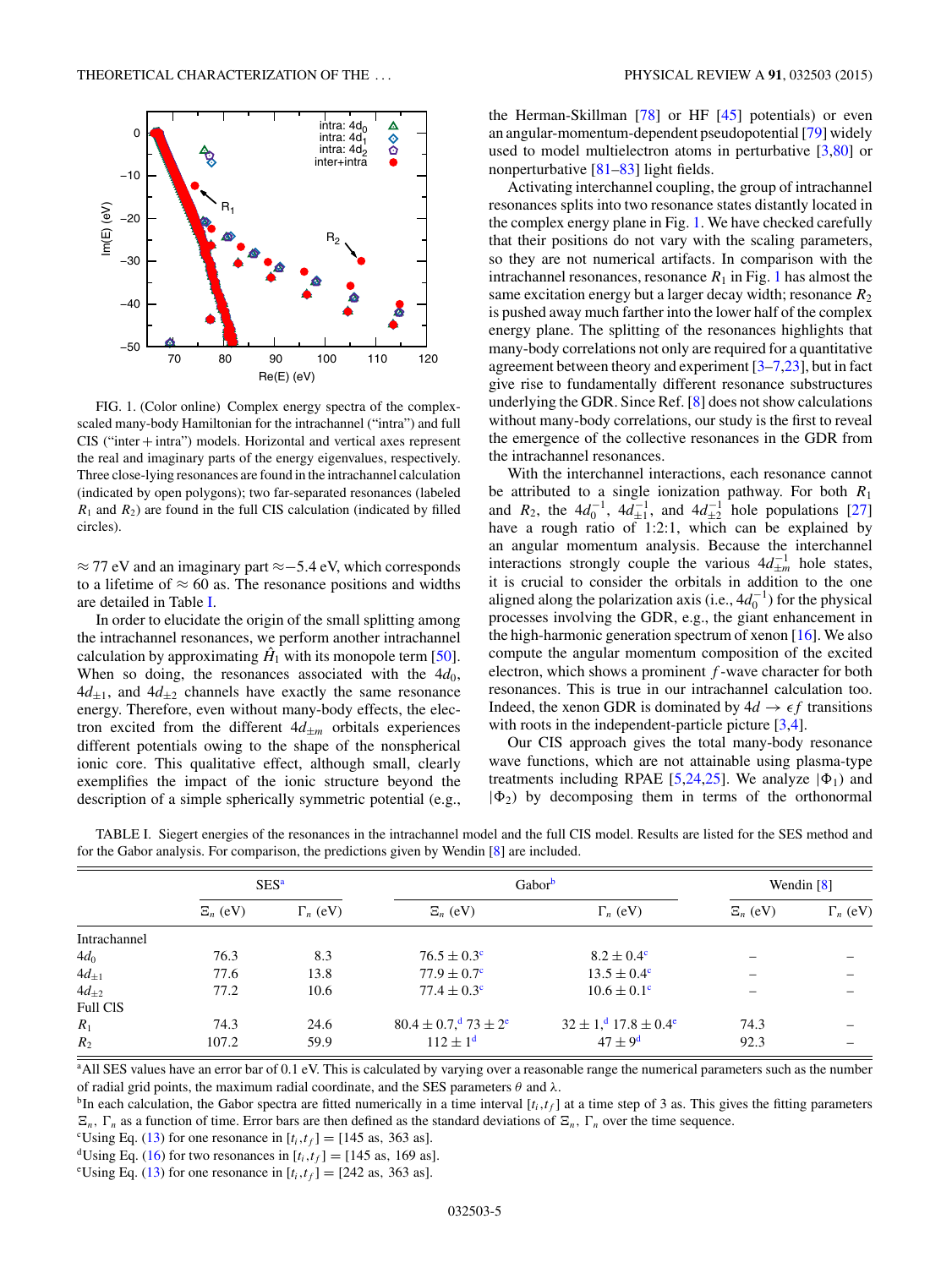<span id="page-5-0"></span>TABLE II. Complex weights  $a_{\pm m}^2$  with respect to the intrachannel resonance states  $|\Phi_{4d+m}\rangle$  for the collective resonances  $|\Phi_1\rangle$  and  $|\Phi_2\rangle$ in SES calculations.

|                          | $R_1$            | $R_{2}$          |
|--------------------------|------------------|------------------|
|                          | $0.175 - 0.033i$ | $0.075 + 0.042i$ |
| $a_0^2$<br>$a_{\pm 1}^2$ | $0.345 + 0.009i$ | $0.106 + 0.003i$ |
| $a_{\pm 2}^2$            | $0.198 - 0.018i$ | $0.081 + 0.028i$ |
| $\sum_{m} a_m^2$         | $0.719 - 0.042i$ | $0.262 + 0.073i$ |

intrachannel basis set:

$$
|\Phi_n) = \sum a_{\pm m} |\Phi_{4d_{\pm m}}) + |\Delta \Phi_n|, \quad n = 1, 2. \tag{14}
$$

The first term in Eq. (14) contains the projections onto the intrachannel resonance functions  $|\Phi_{4d_{+m}}\rangle$ , and the second term symbolizes the remaining part with respect to the other intrachannel states. The complex weights  $a_{\pm m}^2$  defined through the symmetric inner product are listed in Table II. For both *R*<sup>1</sup> and  $R_2$ ,  $a_2^2$ ,  $a_{\pm 1}^2$ , and  $a_{\pm 2}^2$  have the same order of magnitude.  $\sum_{m} a_m^2 \approx 0.7$  out of a total norm of 1; for *R*<sub>2</sub>, they contribute For  $R_1$ , the intrachannel resonances account for a weight of a weight  $\approx$ 0.3. This means that the interchannel interactions not only mix all the intrachannel resonance states, but also mix in continuum states to form new resonances. At this stage, we clearly see in our configuration-interaction language why we can refer to  $R_1$  and  $R_2$  as new collective dipolar modes: they are entangled particle-hole states involving the various  $4d_{\pm m}^{-1}$ hole states and do not resemble any single intrachannel resonance wave function. In RPAE, collective excitations are not directly defined by the many-body wave functions themselves, but by a coherent sum over different particle-hole states in evaluating the dipole [\[9\]](#page-9-0) or dielectric function [\[8](#page-8-0)[,30\]](#page-9-0) matrix elements. Note that both collective states have a significant overlap with the HF ground state via a dipole transition, with  $(\Phi_1 | \hat{D}_z | \Phi_0^{\text{HF}}) \approx 1.1$  and  $(\Phi_2 | \hat{D}_z | \Phi_0^{\text{HF}}) \approx 1.9$ for  $R_1$  and  $R_2$ , respectively.

The positions and widths of the resonances in the full model are listed in Table [I.](#page-4-0) The resonance positions calculated by Wendin [\[8\]](#page-8-0) are also listed for comparison. The resonance position of *R*<sup>1</sup> agrees perfectly with that given by Wendin. The position for  $R_2$  differs from his number by 15 eV, but both positions are compatible with the spectral blur observed in the experimental cross section.

The most likely reason for the discrepancy of <sup>2</sup> predicted by Wendin and our result is the approximate condition Wendin used to find collective excitations from his effective dielectric function. In principle, a collective resonance corresponds to a complex frequency where both the real and the imaginary parts of the many-body dielectric function simultaneously become 0 [\[30,](#page-9-0)[84\]](#page-10-0). An estimated resonance position can be found by determining along the real energy axis a root for the real part of the dielectric function, *provided that the damping of the true resonance is sufficiently small* [\[30\]](#page-9-0). As one is dealing with two rather broad resonances in the case of the xenon GDR (particularly for  $R_2$ ), this approximate condition, which is adopted by Wendin [\[8\]](#page-8-0), is not strictly applicable. In the Appendix, we demonstrate how this simplified condition of finding the zeros of the dielectric function can result in Siegert energies that deviate substantially from the true resonance poles. Based on this argument, the Siegert energies provided by the present study are most likely to be more reliable.

## **C. Time-dependent approach to Xe GDR: Gabor analysis of autocorrelation functions**

To probe the resonances associated with one-photon absorption, the initial wave packet can be conveniently set as

$$
|\Psi(0)\rangle = \hat{D}_z |\Phi_0^{\text{HF}}\rangle. \tag{15}
$$

This is equivalent to creating a wave packet via a *δ*-kick pulse polarized along the *z* axis. Since it is well known that the xenon GDR exhausts all the oscillator strength in the XUV [\[9,10\]](#page-9-0), the wave packet prepared in this way is largely composed of the relevant resonances, and its autocorrelation function  $C(t)$ is expected to take the form assumed in Eq.  $(8)$ .

The wave packet subsequently undergoes field-free relaxation. Figure 2 plots the time evolution of the complex-valued autocorrelation function for both the intrachannel and the full CIS models. The raw data in both cases look like a simple damped oscillator without much structure apart from some spikes in the beginning. This suggests that there are some dynamics that rapidly disappear. Including the interchannel interactions causes the autocorrelation function to attenuate more rapidly and to ring at a higher frequency.

The above features are more pronounced if we look at the autocorrelation functions in the frequency domain as illustrated in Fig. [3](#page-6-0) [\[85\]](#page-10-0). The Fourier transform  $|C(\omega)|^2$  in each calculation shows one smooth peak, accompanied by Rydberg series preceding the 4*d* ionization energy [\[29\]](#page-9-0). The linewidth of the Rydberg states is narrow, since a  $4d_{\pm m}^{-1}$  hole decays on the femtosecond time scale [\[86\]](#page-10-0). Although the SES method yields three intrachannel resonances, they cannot be distinguished and really act as a group here. Switching on the interchannel couplings broadens and weakens the peak as well as displacing it to a higher frequency, similar to what is seen in the photoabsorption spectra [\[29\]](#page-9-0). In the full model, the two



FIG. 2. (Color online) Autocorrelation functions  $C(t)$  as a function of time for (a) the intrachannel model ("intra") and (b) the full CIS model ("inter  $+$  intra"). Solid curves represent the real part, and dashed curves the imaginary part, of *C*(*t*).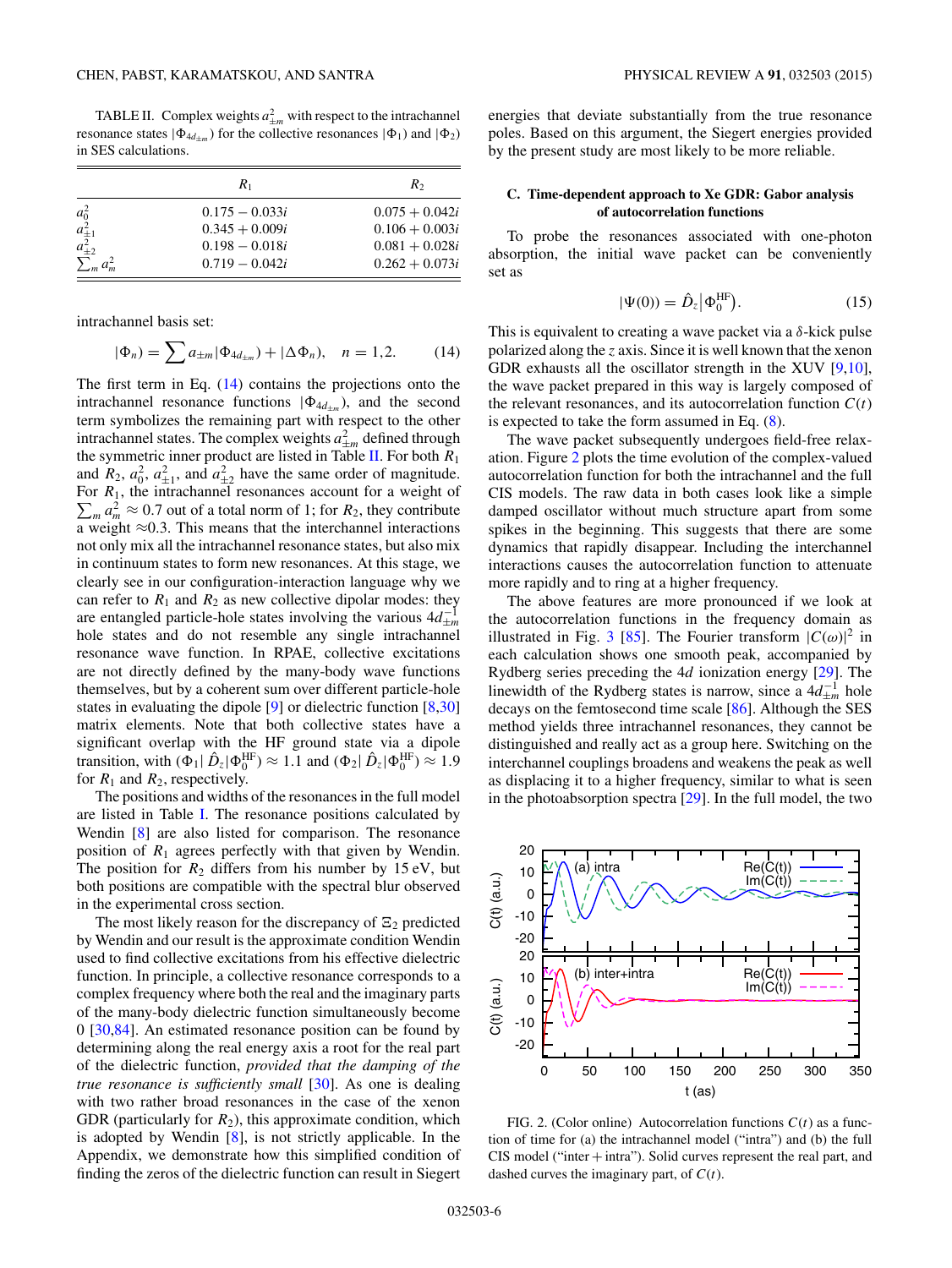<span id="page-6-0"></span>

FIG. 3. (Color online) Autocorrelation functions  $|C(\omega)|^2$  in the frequency domain for (a) the intrachannel model ("intra") and (b) the full CIS model ("inter + intra"). Solid curves represent the data; dashed curves, the fit with Eq. [\(10\)](#page-2-0).

resonances given by the SES analysis also cannot be resolved in the Fourier domain.

We can extract the effective Siegert energy for the single peak in Figs.  $3(a)$  and  $3(b)$ . The data are fitted numerically with Eq. [\(10\)](#page-2-0) utilizing the nonlinear least-squares Marquardt-Levenberg algorithm. This yields  $(E, \Gamma) = (79.0 \text{ eV}, 12.9 \text{ eV})$ for the intrachannel model and (96*.*3 eV*,*38*.*9 eV) for the full CIS model. Note that  $|C(\omega)|^2$  in the full CIS model is relatively poorly described by its Lorentzian fit and is more asymmetric, a hint to the multiple resonances behind the huge spectral hump of the xenon GDR.

Now we are in a position to go beyond the standard spectral method and to investigate the xenon GDR in the combined time-frequency domain. Figure 4 depicts the Gabor transform  $|C_t(\omega)|^2$  for both the intrachannel and the full CIS models



FIG. 4. (Color online) Autocorrelation functions  $|C_t(\omega)|^2$  in the combined time-frequency domain for (a) the intrachannel model ("intra") and (b) the full CIS model ("inter  $+$  intra").



FIG. 5. (Color online) Decay dynamics of the Gabor spectra  $|C_t(\omega)|^2$  at consecutive time intervals. (a)–(c) Intrachannel model ("intra"); (d)–(f) full CIS model ("inter  $+$  intra"). In each panel, the time step between two neighboring lines is about 3 as.

[\[87\]](#page-10-0). In addition to the information that is already revealed by  $C(t)$  and  $|C(\omega)|^2$ , one salient new feature emerges: the spectral distribution in the intrachannel case dies out almost symmetrically over time, whereas the spectral distribution in the full CIS model decays asymmetrically, with the maximum shifting to a lower energy. In the vicinity of 150 as, one can clearly recognize two frequency components in Fig. 4(b) and can deduce that the higher-energy one has a shorter lifetime.

Figure 5 presents snapshots of the frequency distributions  $|C_t(\omega)|^2$  in Fig. 4 at consecutive time steps, where the characteristics we allude to can be even better visualized. In the intrachannel model, Figs.  $5(a)$ – $5(c)$  exhibit one single, decaying peak around 80 eV, which arises from the group of three intrachannel resonances in the SES calculation. Upon closer examination, we find that the peak position gradually moves to a slightly lower frequency. This is in accordance with the SES study reporting that the lowest-lying intrachannal resonance has the smallest decay width (see Table [I\)](#page-4-0).

In the full CIS model, the time evolution of the transient spectral distribution is fundamentally different. In Fig.  $5(d)$ , the initial spectrum displays a broad and nearly symmetric peak located around 90 eV. However, the spectrum soon becomes highly asymmetric, with the maximum shifting to a lower energy, and decays more rapidly than the intrachannel case.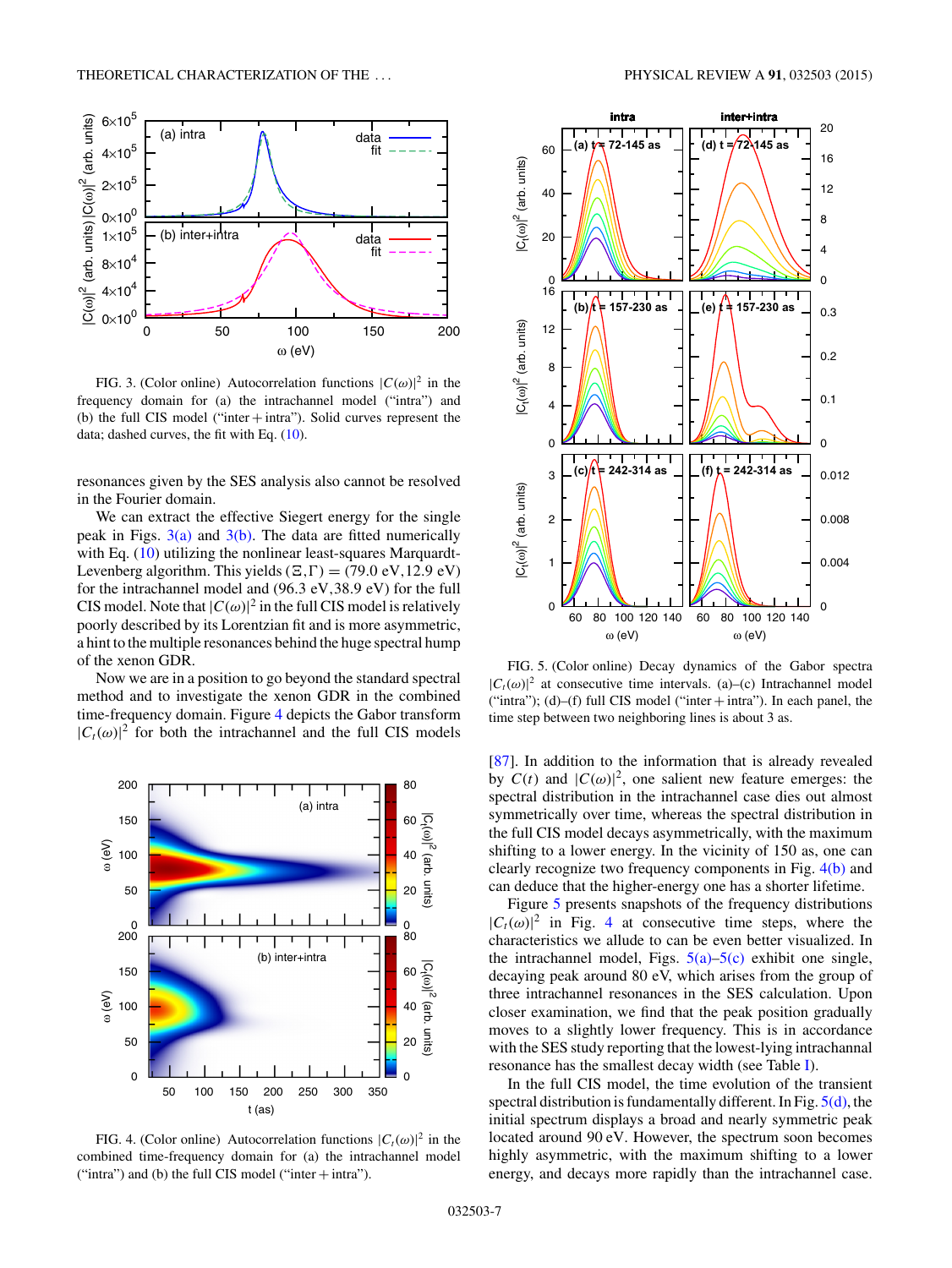<span id="page-7-0"></span>The successive dynamics in Fig.  $5(e)$  vividly illustrate how the substructures in the GDR develop: two peaks can be identified, and the higher-lying one fades away much more quickly. This is followed by Fig.  $5(f)$ , where the higher-lying mode has completely vanished and only the lower-lying one remains, with a position similar to that of the intrachannel resonance. Just based on simple observations, the Gabor analysis intuitively illuminates how the interchannel interactions result in the damping and fragmentation of the resonances, as well as a rough idea of the resonance positions and widths. Benefiting from the fact that different spectral components have different lifetimes, the Gabor analysis successfully disentangles the two fundamental collective modes that cannot be separated by the Fourier analysis.

Next, the Siegert energies are quantitatively determined following the logic presented in Sec. [II C.](#page-2-0) Based on the *a priori* input from the SES study, we perform the analysis in the intrachannel case for each  $4d_{\pm m}$  ionization channel. One peak in the Gabor profiles at subsequent time steps is then fitted numerically with Eq.  $(13)$ . The outcomes are listed in Table [I](#page-4-0) and are in excellent agreement with the SES results within the error bars. Particularly, the Gabor analysis captures the minute splitting trend of the resonance energies, i.e.,  $\Xi_{4d_{\pm 1}} > \Xi_{4d_{\pm 2}} >$  $\Xi_{4d_0}$  and  $\Gamma_{4d_{\pm 1}} > \Gamma_{4d_{\pm 2}} > \Gamma_{4d_0}$ .

For the full CIS model, the fitting process is dissected into two stages. In the first stage, roughly corresponding to the time interval shown in Fig.  $5(e)$ , two resonances are singled out. Resorting to Eq.  $(12)$  with  $n = 2$ , the Gabor spectrum has the approximate analytical expression

$$
\left| C_t^{(2)}(\omega) \right|^2 \approx f_{1,t}(\omega) + f_{2,t}(\omega) + 2[f_{1,t}(\omega) f_{2,t}(\omega)]^{\frac{1}{2}} f_{1-2,t}(\omega), \qquad (16)
$$

where

$$
f_{n,t}(\omega) := |a_n^2|^2 e^{\frac{\sigma^2 \Gamma_n^2}{4}} e^{-\Gamma_n t} e^{-\sigma^2 (\omega - \Xi_n)^2}, \quad n = 1, 2;
$$
  

$$
f_{1-2,t}(\omega) := \cos \left[ \frac{\sigma^2 (\Gamma_2 - \Gamma_1) \omega}{2} + (\Gamma_2 - \Gamma_1) t - \frac{\sigma^2 (\Gamma_2 \Xi_2 - \Gamma_1 \Xi_1)}{2} + (\phi_2 - \phi_1) \right].
$$
 (17)

In Eq. (16), the first two terms are the individual contributions from  $R_1$  and  $R_2$ , and the third one is their interference. In Eq. (17),  $\phi_n$  denotes the phase of  $a_n^2$ . The data are fitted with the above formulas, and the Siegert energies are listed in Table [I.](#page-4-0) The error bars here are bigger than those in the intrachannel case, and the extracted Siegert energies deviate from the SES ones, especially for the decay width of the faster-decaying *R*2. This is possibly due to the increasing difficulties in the nonlinear fitting procedure (particularly from the interference term). Also, in order to arrive at the analytical expression for  $|C_t(\omega)|^2$ , Eq. [\(8\)](#page-2-0) assumes that all the contributions to  $C(t)$  from the bound states and the continuum can be neglected, which does not work as well if the resonances decay relatively rapidly.

In the second stage, which nearly coincides with the time interval shown in Fig.  $5(f)$ , only one resonance is seen. Using Eq.  $(13)$ , we produce another Siegert energy for  $R_1$  in Table [I.](#page-4-0) It does not fully agree with that retrieved at the former stage,

especially in terms of the resonance width. The two-resonance model used at the first stage is only applicable in a short period of time, where the resonance parameters certainly cannot fluctuate too much. Hence, this discrepancy reflects further numerical instability in the fitting parameters that cannot be entirely represented by the previously calculated uncertainties. The Siegert energy acquired at this second stage seems closer to the SES one. Nevertheless, as the Gabor spectrum in this time interval has a fairly weak amplitude, the contribution from the Rydberg series (after the filtering) inevitably kicks in, which lowers the effective energy position and width for *R*1.

The most appealing feature of the Gabor analysis is that it provides an intuitive dynamical view on the competition between various spectral components, which may be connected to what is measured in a pump-probe experiment [\[67–69\]](#page-9-0). However, it is apparent that the Gabor method cannot quantify Siegert energies as accurately as the SES approach. Considering the deviations from the SES results, the energy uncertainties, and the discrepancy between the resonance energies for  $R_1$  extracted at two stages, the Gabor analysis gives an overall energy resolution of  $\approx$ 10 eV.

#### **D. Influence of 5***s* **and 5** *p* **orbitals**

In Secs. [III B](#page-3-0) and [III C,](#page-5-0) the active ionization channels lie in the 4*d* shell; the outer 5*s* and 5*p* shells are frozen. This is an assumption made in Ref. [\[8\]](#page-8-0) as well.

Our SES calculations show that including the 5*s* and  $5p_{\pm m}$ channels leads to no qualitative but only minor quantitative modifications to the previous discussion. Hence, the xenon GDR mainly stems from the many-body correlations involving the ten 4*d* electrons [\[9\]](#page-9-0), and the 5*s* and 5*p* electrons are only small admixtures. The Siegert energies for the three intrachannel resonances remain the same as in Table [I.](#page-4-0) In the full CIS model with active 4*d*, 5*s*, and 5*p* shells, the Siegert energies are slightly revised, to  $(E_1, \Gamma_1) = (73.4 \text{ eV}, 24.7 \text{ eV})$ and  $(\Xi_2, \Gamma_2) = (111.8 \text{ eV}, 58.2 \text{ eV})$ . Note that the higher-lying *R*<sup>2</sup> is more sensitive to the effects of the outer shells.

### **IV. CONCLUSION**

In this paper, we disentangle two fundamental collective dipolar resonances that cannot be resolved in the photoabsorption cross sections associated with the xenon GDR. In extension of Wendin's pioneering work [\[24\]](#page-9-0), we achieve a complete theoretical characterization of the resonance substructures by two complementary methods within the framework of the CIS theory. It is very likely that the Siegert energies obtained in the current study are more accurate than those given by Wendin, as our methodology for finding the resonance poles is not limited to weakly damped oscillations. The time-independent SES approach demonstrated here is the first example of treating collective resonances in multielectron atoms with the complex scaling technique. The time-dependent Gabor analysis extends the standard Fourier analysis to the combined time-frequency domain, such that strongly overlapping resonances living on different time scales can be more easily separated.

Our work provides a deeper insight into the nature of the GDR: the group of three close-lying intrachannel resonances splits into two far-separated resonances upon the inclusion of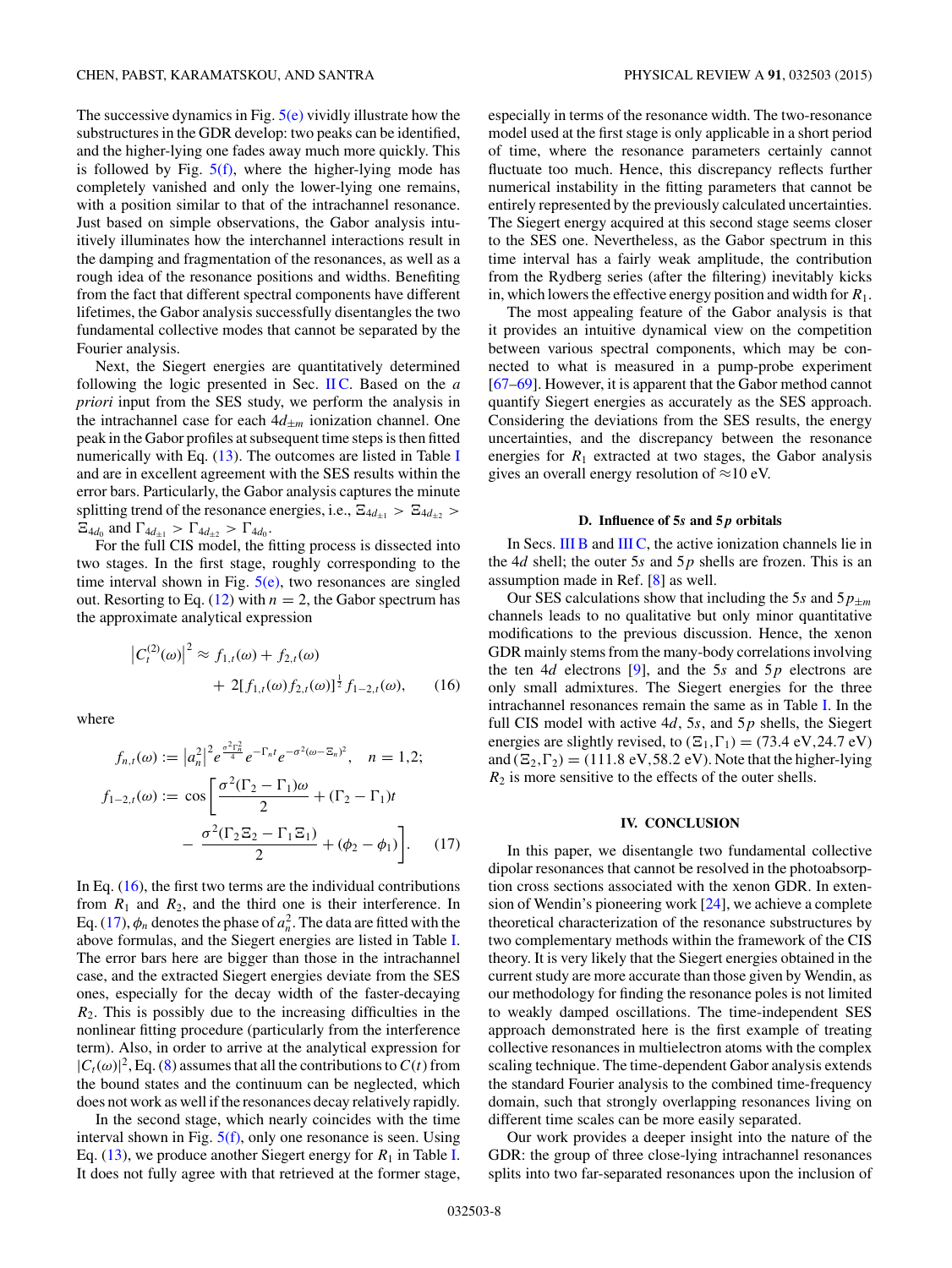<span id="page-8-0"></span>interchannel couplings primarily involving the 4*d* electrons. The two resonances are new collective modes in the sense that they must be written as a superposition of various particle-hole wave functions. When the excited electron is still near the ion, a strongly entangled particle-hole pair is formed. This leads to the strong mixing of the various  $4d_{\pm m}^{-1}$  ionic states, the entire 4*d* shell thus exhibiting collective plasma-like oscillations as a whole.

We specify the Siegert energies for the two collective resonances. However, the exact values need further theoretical refinement. The CIS theory only contains one-particle–onehole configurations (in addition to the HF ground state). Hence, real and virtual double excitations [8[,9,51\]](#page-9-0) are among the physical processes outside the scope of the current study. Nonetheless, since TDCIS (in the velocity gauge) produces a peak position in good agreement with the experimental photoabsorption cross section [\[29\]](#page-9-0), we expect that the inclusion of double excitations would not affect the resonance parameters substantially.

Finally, we note that a recent experiment at the freeelectron laser FLASH, using an XUV nonlinear spectroscopy technique, has provided the first direct evidence of the two collective dipolar resonance states associated with the xenon GDR [\[90\]](#page-10-0). Thus, it may be expected that experiments of this type will provide an opportunity to test the predictions presented in this paper.

## **ACKNOWLEDGMENT**

This work was supported in part by the Deutsche Forschungsgemeinschaft under Grant No. SFB 925/A5.

# **APPENDIX: CONSEQUENCE OF USING THE APPROXIMATE CONDITION TO FIND ZEROS OF DIELECTRIC FUNCTIONS**

As briefly explained at the end of Sec. [III B,](#page-3-0) the approximate condition invoked by Wendin [8] to find zeros of the manybody dielectric function can result in Siegert energies that substantially deviate from the true resonance poles. In this section, we provide numerical evidence in support of the above statement.

A collective resonance obtained from diagonalizing the complex-scaled many-body Hamiltonian corresponds to an energy  $E_n = \mathbb{E}_n - i \Gamma_n/2$  in the complex energy plane where both the real and the imaginary parts of the many-body dielectric function  $\epsilon(E)$  simultaneously vanish [\[30,](#page-9-0)[84\]](#page-10-0). In the limit of  $\Gamma_n \to 0$ , this exact condition is reduced to finding the roots of the real part of  $\epsilon(\Xi)$  along the real energy axis  $\Xi$ ,  $\Gamma = 0$  [\[30\]](#page-9-0).



FIG. 6. (Color online) Real part of the many-body dielectric function  $\text{Re}(\epsilon)$  along the real energy axis  $\Xi$ . Solid curve, Wendin's data  $[8]$ ; dashed curve, fit with Eq.  $(A1)$ . The two resonance positions determined in the spirit of Wendin's work are labeled  $\Xi'_1$  and  $\Xi'_2$ .

For a dielectric function with two poles in the energy range of interest, it must follow the simple analytical structure [\[84\]](#page-10-0),

$$
\epsilon(E) = \frac{1}{1 - \left(\frac{a_1}{E - E_1} + \frac{b_2}{E - E_2}\right)},\tag{A1}
$$

where  $a_1$  and  $a_2$  are two complex numbers.

To extract Wendin's dielectric function for the xenon GDR, we fit the real part of his data with  $Re(\epsilon(E))$  in Eq. (A1). The  $a_n$  are treated as fitting parameters, and the  $E_n$  as known constants with the values given by the SES method in Table [I](#page-4-0) (as mentioned in Sec. [III B,](#page-3-0) we believe that our Siegert energies are closer to the true ones). The real part of the reconstructed dielectric function (with  $a_1 = -10.0 - 19.7i$ and  $a_2 = -1.6 + 6.4i$  is shown in Fig. 6 and nicely describes Wendin's result.

The real part of  $\epsilon(\Xi)$  we retrieve passes through the real energy axis at  $\Xi'_1 = 74.5$  eV and  $\Xi'_2 = 91.0$  eV, which do not coincide with the excitation energies of the true collective poles,  $\Xi_1 = 74.3$  eV and  $\Xi_2 = 107.2$  eV. This strongly indicates that the approximate condition of finding the roots of  $Re(\epsilon(\Xi))$  as Wendin did does not suffice to provide accurate predictions for the short-lived collective resonances. In particular, the estimated  $\Xi_2$  for the shorter-lived  $R_2$  amounts to an error of 16*.*2 eV. In our opinion, the most consequential approximation Wendin made lies not in the way he constructed the dielectric function, but in the way he searched for the collective poles, which is suitable only for weakly damped oscillations [\[30\]](#page-9-0).

- [1] D. L. Ederer, [Phys. Rev. Lett.](http://dx.doi.org/10.1103/PhysRevLett.13.760) **[13](http://dx.doi.org/10.1103/PhysRevLett.13.760)**, [760](http://dx.doi.org/10.1103/PhysRevLett.13.760) [\(1964\)](http://dx.doi.org/10.1103/PhysRevLett.13.760).
- [2] A. P. Lukirskii, I. A. Brytov, and T. M. Zimkina, Opt. Spectrosc. **17**, 234 (1964).
- [3] J. W. Cooper, [Phys. Rev. Lett.](http://dx.doi.org/10.1103/PhysRevLett.13.762) **[13](http://dx.doi.org/10.1103/PhysRevLett.13.762)**, [762](http://dx.doi.org/10.1103/PhysRevLett.13.762) [\(1964\)](http://dx.doi.org/10.1103/PhysRevLett.13.762).
- [4] U. Fano and J. W. Cooper, [Rev. Mod. Phys.](http://dx.doi.org/10.1103/RevModPhys.40.441) **[40](http://dx.doi.org/10.1103/RevModPhys.40.441)**, [441](http://dx.doi.org/10.1103/RevModPhys.40.441) [\(1968\)](http://dx.doi.org/10.1103/RevModPhys.40.441).
- [5] [M. Ya. Amusia, N. A. Cherepkov, and S. I. Sheftel,](http://dx.doi.org/10.1016/0375-9601(67)90827-4) *Phys. Lett.* A **[24](http://dx.doi.org/10.1016/0375-9601(67)90827-4)**, [541](http://dx.doi.org/10.1016/0375-9601(67)90827-4) [\(1967\)](http://dx.doi.org/10.1016/0375-9601(67)90827-4).
- [6] [W. Brandt, L. Edert, and S. Lundqvist,](http://dx.doi.org/10.1016/0022-4073(67)90064-7) J. Quant. Spectrosc. Radiat. Transf. **[7](http://dx.doi.org/10.1016/0022-4073(67)90064-7)**, [185](http://dx.doi.org/10.1016/0022-4073(67)90064-7) [\(1967\)](http://dx.doi.org/10.1016/0022-4073(67)90064-7).
- [7] A. F. Starace, [Phys. Rev. A](http://dx.doi.org/10.1103/PhysRevA.2.118) **[2](http://dx.doi.org/10.1103/PhysRevA.2.118)**, [118](http://dx.doi.org/10.1103/PhysRevA.2.118) [\(1970\)](http://dx.doi.org/10.1103/PhysRevA.2.118).
- [8] G. Wendin, [J. Phys. B At. Mol. Opt. Phys.](http://dx.doi.org/10.1088/0022-3700/6/1/007) **[6](http://dx.doi.org/10.1088/0022-3700/6/1/007)**, [42](http://dx.doi.org/10.1088/0022-3700/6/1/007) [\(1973\)](http://dx.doi.org/10.1088/0022-3700/6/1/007).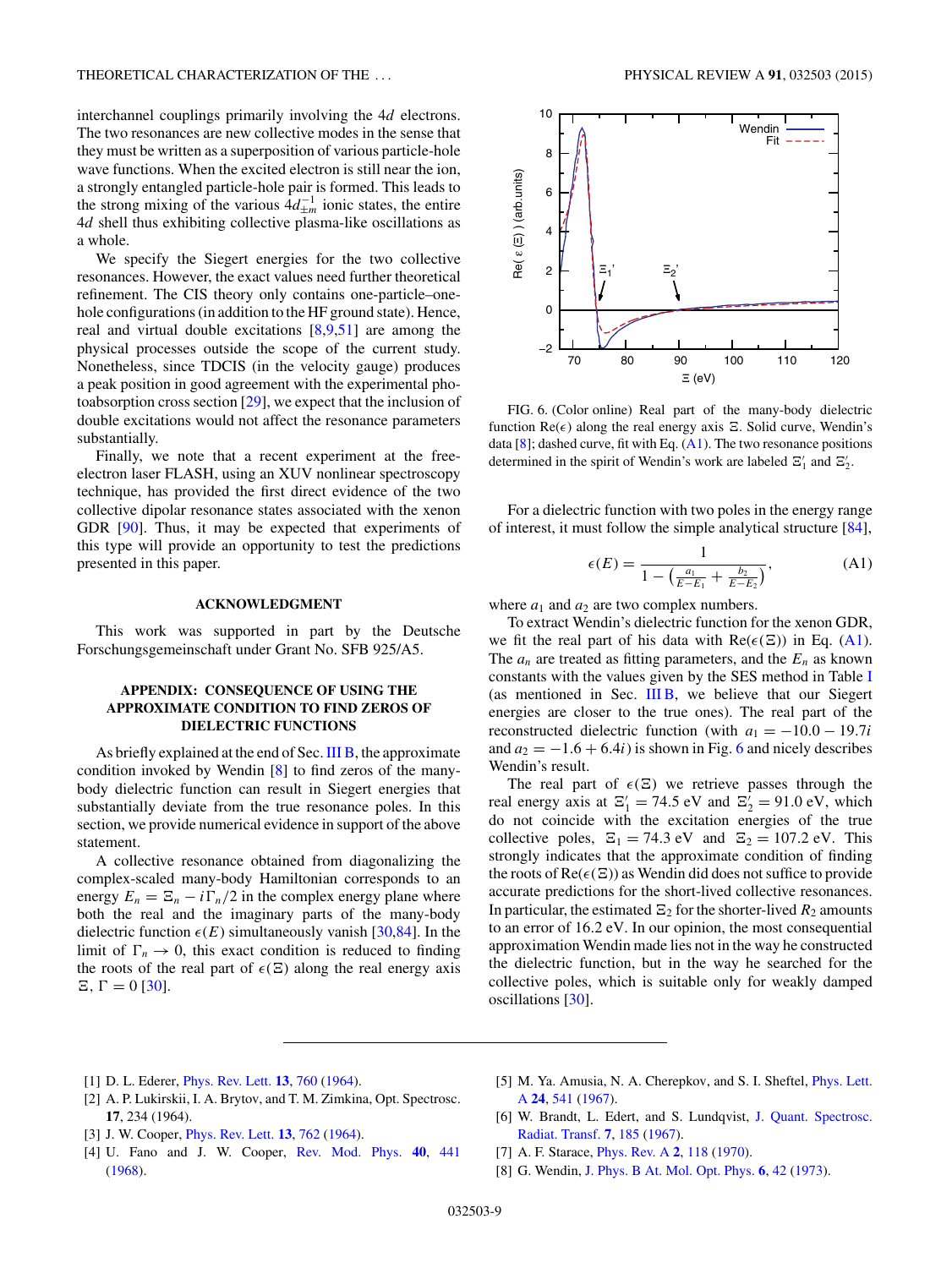- <span id="page-9-0"></span>[9] M. Ya. Amusia and J. P. Connerade, [Rep. Prog. Phys.](http://dx.doi.org/10.1088/0034-4885/63/1/202) **[63](http://dx.doi.org/10.1088/0034-4885/63/1/202)**, [41](http://dx.doi.org/10.1088/0034-4885/63/1/202) [\(2000\)](http://dx.doi.org/10.1088/0034-4885/63/1/202).
- [10] C. Bréchignac and J. P. Connerade, J. Phys. B At. Mol. Opt. Phys. **[27](http://dx.doi.org/10.1088/0953-4075/27/17/008)**, [3795](http://dx.doi.org/10.1088/0953-4075/27/17/008) [\(1994\)](http://dx.doi.org/10.1088/0953-4075/27/17/008).
- [11] R. Haensel, G. Keitel, P. Schreiber, and C. Kunz, *[Phys. Rev.](http://dx.doi.org/10.1103/PhysRev.188.1375)* **[188](http://dx.doi.org/10.1103/PhysRev.188.1375)**, [1375](http://dx.doi.org/10.1103/PhysRev.188.1375) [\(1969\)](http://dx.doi.org/10.1103/PhysRev.188.1375).
- [12] J. B. West and J. Morton, [At. Data Nucl. Data Tables](http://dx.doi.org/10.1016/0092-640X(78)90010-4) **[22](http://dx.doi.org/10.1016/0092-640X(78)90010-4)**, [103](http://dx.doi.org/10.1016/0092-640X(78)90010-4) [\(1978\)](http://dx.doi.org/10.1016/0092-640X(78)90010-4).
- [13] U. Becker, D. Szostak, H. G. Kerkhoff, M. Kupsch, B. Langer, R. Wehlitz, A. Yagishita, and T. Hayaishi, [Phys. Rev. A](http://dx.doi.org/10.1103/PhysRevA.39.3902) **[39](http://dx.doi.org/10.1103/PhysRevA.39.3902)**, [3902](http://dx.doi.org/10.1103/PhysRevA.39.3902) [\(1989\)](http://dx.doi.org/10.1103/PhysRevA.39.3902).
- [14] [J. A. R. Samson and W. C. Stolte,](http://dx.doi.org/10.1016/S0368-2048(02)00026-9) J. Electron Spectros. Relat. Phenomena **[123](http://dx.doi.org/10.1016/S0368-2048(02)00026-9)**, [265](http://dx.doi.org/10.1016/S0368-2048(02)00026-9) [\(2002\)](http://dx.doi.org/10.1016/S0368-2048(02)00026-9).
- [15] A. D. Shiner, B. E. Schmidt, C. Trallero-Herrero, H. J. Wörner, S. Patchkovskii, P. B. Corkum, J.-C. Kieffer, F. Légaré, and D. M. Villeneuve, [Nat. Phys.](http://dx.doi.org/10.1038/nphys1940) **[7](http://dx.doi.org/10.1038/nphys1940)**, [464](http://dx.doi.org/10.1038/nphys1940) [\(2011\)](http://dx.doi.org/10.1038/nphys1940).
- [16] S. Pabst and R. Santra, [Phys. Rev. Lett.](http://dx.doi.org/10.1103/PhysRevLett.111.233005) **[111](http://dx.doi.org/10.1103/PhysRevLett.111.233005)**, [233005](http://dx.doi.org/10.1103/PhysRevLett.111.233005) [\(2013\)](http://dx.doi.org/10.1103/PhysRevLett.111.233005).
- [17] M. Richter, M. Ya. Amusia, S. V. Bobashev, T. Feigl, P. N. Juranić, M. Martins, A. A. Sorokin, and K. Tiedtke, *Phys. Rev.* Lett. **[102](http://dx.doi.org/10.1103/PhysRevLett.102.163002)**, [163002](http://dx.doi.org/10.1103/PhysRevLett.102.163002) [\(2009\)](http://dx.doi.org/10.1103/PhysRevLett.102.163002).
- [18] V. Richardson, J. T. Costello, D. Cubaynes, S. Düsterer, J. Feldhaus, H. W. van der Hart, P. Juranic, W. B. Li, M. Meyer, ´ M. Richter, A. A. Sorokin, and K. Tiedke, [Phys. Rev. Lett.](http://dx.doi.org/10.1103/PhysRevLett.105.013001) **[105](http://dx.doi.org/10.1103/PhysRevLett.105.013001)**, [013001](http://dx.doi.org/10.1103/PhysRevLett.105.013001) [\(2010\)](http://dx.doi.org/10.1103/PhysRevLett.105.013001).
- [19] N. Gerken, S. Klumpp, A. A. Sorokin, K. Tiedtke, M. Richter, V. Bürk, K. Mertens, P. Juranić, and M. Martins, *[Phys. Rev. Lett.](http://dx.doi.org/10.1103/PhysRevLett.112.213002)* **[112](http://dx.doi.org/10.1103/PhysRevLett.112.213002)**, [213002](http://dx.doi.org/10.1103/PhysRevLett.112.213002) [\(2014\)](http://dx.doi.org/10.1103/PhysRevLett.112.213002).
- [20] M. Ya. Amusia, L. V. Chernysheva, G. F. Gribakin, and K. L. Tsemekhman, [J. Phys. B At. Mol. Opt. Phys.](http://dx.doi.org/10.1088/0953-4075/23/3/010) **[23](http://dx.doi.org/10.1088/0953-4075/23/3/010)**, [393](http://dx.doi.org/10.1088/0953-4075/23/3/010) [\(1990\)](http://dx.doi.org/10.1088/0953-4075/23/3/010).
- [21]  $\ddot{Z}$ . Crijen and G. Wendin, *[Phys. Rev. A](http://dx.doi.org/10.1103/PhysRevA.35.1571)* [35](http://dx.doi.org/10.1103/PhysRevA.35.1571), [1571](http://dx.doi.org/10.1103/PhysRevA.35.1571) [\(1987\)](http://dx.doi.org/10.1103/PhysRevA.35.1571).
- [22] Z. Altun, M. Kutzner, and H. P. Kelly, [Phys. Rev. A](http://dx.doi.org/10.1103/PhysRevA.37.4671) **[37](http://dx.doi.org/10.1103/PhysRevA.37.4671)**, [4671](http://dx.doi.org/10.1103/PhysRevA.37.4671) [\(1988\)](http://dx.doi.org/10.1103/PhysRevA.37.4671).
- [23] A. Zangwill and P. Soven, [Phys. Rev. A](http://dx.doi.org/10.1103/PhysRevA.21.1561) **[21](http://dx.doi.org/10.1103/PhysRevA.21.1561)**, [1561](http://dx.doi.org/10.1103/PhysRevA.21.1561) [\(1980\)](http://dx.doi.org/10.1103/PhysRevA.21.1561).
- [24] G. Wendin, [Phys. Lett. A](http://dx.doi.org/10.1016/0375-9601(71)90627-X) **[37](http://dx.doi.org/10.1016/0375-9601(71)90627-X)**, [445](http://dx.doi.org/10.1016/0375-9601(71)90627-X) [\(1971\)](http://dx.doi.org/10.1016/0375-9601(71)90627-X).
- [25] S. Lundqvist and G. Mukhopadhyay, [Phys. Scripta](http://dx.doi.org/10.1088/0031-8949/21/3-4/043) **[21](http://dx.doi.org/10.1088/0031-8949/21/3-4/043)**, [503](http://dx.doi.org/10.1088/0031-8949/21/3-4/043) [\(1980\)](http://dx.doi.org/10.1088/0031-8949/21/3-4/043).
- [26] N. Rohringer, A. Gordon, and R. Santra, [Phys. Rev. A](http://dx.doi.org/10.1103/PhysRevA.74.043420) **[74](http://dx.doi.org/10.1103/PhysRevA.74.043420)**, [043420](http://dx.doi.org/10.1103/PhysRevA.74.043420) [\(2006\)](http://dx.doi.org/10.1103/PhysRevA.74.043420).
- [27] L. Greenman, P. J. Ho, S. Pabst, E. Kamarchik, D. A. Mazziotti, and R. Santra, [Phys. Rev. A](http://dx.doi.org/10.1103/PhysRevA.82.023406) **[82](http://dx.doi.org/10.1103/PhysRevA.82.023406)**, [023406](http://dx.doi.org/10.1103/PhysRevA.82.023406) [\(2010\)](http://dx.doi.org/10.1103/PhysRevA.82.023406).
- [28] S. Pabst, [Eur. Phys. J. Spec. Top.](http://dx.doi.org/10.1140/epjst/e2013-01819-x) **[221](http://dx.doi.org/10.1140/epjst/e2013-01819-x)**, [1](http://dx.doi.org/10.1140/epjst/e2013-01819-x) [\(2013\)](http://dx.doi.org/10.1140/epjst/e2013-01819-x).
- [29] D. Krebs, S. Pabst, and R. Santra, [Am. J. Phys.](http://dx.doi.org/10.1119/1.4827015) **[82](http://dx.doi.org/10.1119/1.4827015)**, [113](http://dx.doi.org/10.1119/1.4827015) [\(2014\)](http://dx.doi.org/10.1119/1.4827015).
- [30] M. Ya. Amusia, N. A. Cherepkov, R. K. Janev, and Dj. Živanović, [J. Phys. B At. Mol. Opt. Phys.](http://dx.doi.org/10.1088/0022-3700/7/12/005) **[7](http://dx.doi.org/10.1088/0022-3700/7/12/005)**, [1435](http://dx.doi.org/10.1088/0022-3700/7/12/005) [\(1974\)](http://dx.doi.org/10.1088/0022-3700/7/12/005).
- [31] N. Moiseyev, [J. Phys. B At. Mol. Opt. Phys.](http://dx.doi.org/10.1088/0953-4075/31/7/009) **[31](http://dx.doi.org/10.1088/0953-4075/31/7/009)**, [1431](http://dx.doi.org/10.1088/0953-4075/31/7/009) [\(1998\)](http://dx.doi.org/10.1088/0953-4075/31/7/009).
- [32] H. O. Karlsson, [J. Chem. Phys.](http://dx.doi.org/10.1063/1.477598) **[109](http://dx.doi.org/10.1063/1.477598)**, [9366](http://dx.doi.org/10.1063/1.477598) [\(1998\)](http://dx.doi.org/10.1063/1.477598).
- [33] C. Buth and R. Santra, [Phys. Rev. A](http://dx.doi.org/10.1103/PhysRevA.75.033412) **[75](http://dx.doi.org/10.1103/PhysRevA.75.033412)**, [033412](http://dx.doi.org/10.1103/PhysRevA.75.033412) [\(2007\)](http://dx.doi.org/10.1103/PhysRevA.75.033412).
- [34] N. Moiseyev, [Phys. Rep.](http://dx.doi.org/10.1016/S0370-1573(98)00002-7) **[302](http://dx.doi.org/10.1016/S0370-1573(98)00002-7)**, [212](http://dx.doi.org/10.1016/S0370-1573(98)00002-7) [\(1998\)](http://dx.doi.org/10.1016/S0370-1573(98)00002-7).
- [35] N. Moiseyev and C. Corcoran, [Phys. Rev. A](http://dx.doi.org/10.1103/PhysRevA.20.814) **[20](http://dx.doi.org/10.1103/PhysRevA.20.814)**, [814](http://dx.doi.org/10.1103/PhysRevA.20.814) [\(1979\)](http://dx.doi.org/10.1103/PhysRevA.20.814).
- [36] A. Scrinzi and B. Piraux, [Phys. Rev. A](http://dx.doi.org/10.1103/PhysRevA.58.1310) **[58](http://dx.doi.org/10.1103/PhysRevA.58.1310)**, [1310](http://dx.doi.org/10.1103/PhysRevA.58.1310) [\(1998\)](http://dx.doi.org/10.1103/PhysRevA.58.1310).
- [37] D. A. Telnov and S.-I. Chu, [Phys. Rev. A](http://dx.doi.org/10.1103/PhysRevA.66.043417) **[66](http://dx.doi.org/10.1103/PhysRevA.66.043417)**, [043417](http://dx.doi.org/10.1103/PhysRevA.66.043417) [\(2002\)](http://dx.doi.org/10.1103/PhysRevA.66.043417).
- [38] [C. W. McCurdy, D. A. Horner, and T. N. Rescigno,](http://dx.doi.org/10.1103/PhysRevA.65.042714) *Phys. Rev.* A **[65](http://dx.doi.org/10.1103/PhysRevA.65.042714)**, [042714](http://dx.doi.org/10.1103/PhysRevA.65.042714) [\(2002\)](http://dx.doi.org/10.1103/PhysRevA.65.042714).
- [39] X.-B. Bian and A. D. Bandrauk, [Phys. Rev. A](http://dx.doi.org/10.1103/PhysRevA.83.023414) **[83](http://dx.doi.org/10.1103/PhysRevA.83.023414)**, [023414](http://dx.doi.org/10.1103/PhysRevA.83.023414) [\(2011\)](http://dx.doi.org/10.1103/PhysRevA.83.023414).
- [40] B. Boashash, ed., *Time-Frequency Signal Analysis and Processing: A Comprehensive Reference* (Elsevier, Oxford, 2003).
- [41] P. Antoine, B. Piraux, and A. Maquet, [Phys. Rev. A](http://dx.doi.org/10.1103/PhysRevA.51.R1750) **[51](http://dx.doi.org/10.1103/PhysRevA.51.R1750)**, [R1750](http://dx.doi.org/10.1103/PhysRevA.51.R1750) [\(1995\)](http://dx.doi.org/10.1103/PhysRevA.51.R1750).
- [42] R. Schinke, *Photodissociation Dynamics* (Cambridge University Press, New York, 1993).
- [43] S. K. Gray, [J. Chem. Phys.](http://dx.doi.org/10.1063/1.462593) **[96](http://dx.doi.org/10.1063/1.462593)**, [6543](http://dx.doi.org/10.1063/1.462593) [\(1992\)](http://dx.doi.org/10.1063/1.462593).
- [44] A. Isele, C. Meier, V. Engel, N. Fahrer, and Ch. Schlier, J. Chem. Phys. **[101](http://dx.doi.org/10.1063/1.467308)**, [5919](http://dx.doi.org/10.1063/1.467308) [\(1994\)](http://dx.doi.org/10.1063/1.467308).
- [45] A. Szabo and N. S. Ostlund, *Modern Quantum Chemistry: Introduction to Advanced Electronic Structure Theory* (Dover, Mineola, NY, 1996).
- [46] S. Pabst, L. Greenman, P. J. Ho, D. A. Mazziotti, and R. Santra, [Phys. Rev. Lett.](http://dx.doi.org/10.1103/PhysRevLett.106.053003) **[106](http://dx.doi.org/10.1103/PhysRevLett.106.053003)**, [053003](http://dx.doi.org/10.1103/PhysRevLett.106.053003) [\(2011\)](http://dx.doi.org/10.1103/PhysRevLett.106.053003).
- [47] E. Heinrich-Josties, S. Pabst, and R. Santra, [Phys. Rev. A](http://dx.doi.org/10.1103/PhysRevA.89.043415) **[89](http://dx.doi.org/10.1103/PhysRevA.89.043415)**, [043415](http://dx.doi.org/10.1103/PhysRevA.89.043415) [\(2014\)](http://dx.doi.org/10.1103/PhysRevA.89.043415).
- [48] S. Pabst and R. Santra,[J. Phys. B At. Mol. Opt. Phys.](http://dx.doi.org/10.1088/0953-4075/47/12/124026) **[47](http://dx.doi.org/10.1088/0953-4075/47/12/124026)**, [124026](http://dx.doi.org/10.1088/0953-4075/47/12/124026) [\(2014\)](http://dx.doi.org/10.1088/0953-4075/47/12/124026).
- [49] S. Pabst, A. Sytcheva, A. Moulet, A. Wirth, E. Goulielmakis, and R. Santra, [Phys. Rev. A](http://dx.doi.org/10.1103/PhysRevA.86.063411) **[86](http://dx.doi.org/10.1103/PhysRevA.86.063411)**, [063411](http://dx.doi.org/10.1103/PhysRevA.86.063411) [\(2012\)](http://dx.doi.org/10.1103/PhysRevA.86.063411).
- [50] [S. Pabst, L. Greenman, D. A. Mazziotti, and R. Santra,](http://dx.doi.org/10.1103/PhysRevA.85.023411) Phys. Rev. A **[85](http://dx.doi.org/10.1103/PhysRevA.85.023411)**, [023411](http://dx.doi.org/10.1103/PhysRevA.85.023411) [\(2012\)](http://dx.doi.org/10.1103/PhysRevA.85.023411).
- [51] A. F. Starace, in *Encyclopedia of Physics: Corpuscles and Radiation in Matter I*, Vol. 31, edited by W. Mehlhorn (Springer-Verlag, Berlin, 1982), p. 1.
- [52] A. J. F. Siegert, [Phys. Rev.](http://dx.doi.org/10.1103/PhysRev.56.750) **[56](http://dx.doi.org/10.1103/PhysRev.56.750)**, [750](http://dx.doi.org/10.1103/PhysRev.56.750) [\(1939\)](http://dx.doi.org/10.1103/PhysRev.56.750).
- [53] G. Gamow, [Z. Phys.](http://dx.doi.org/10.1007/BF01343196) **[51](http://dx.doi.org/10.1007/BF01343196)**, [204](http://dx.doi.org/10.1007/BF01343196) [\(1928\)](http://dx.doi.org/10.1007/BF01343196).
- [54] Y. K. Ho, [Phys. Rep.](http://dx.doi.org/10.1016/0370-1573(83)90112-6) **[99](http://dx.doi.org/10.1016/0370-1573(83)90112-6)**, [1](http://dx.doi.org/10.1016/0370-1573(83)90112-6) [\(1983\)](http://dx.doi.org/10.1016/0370-1573(83)90112-6).
- [55] W. P. Reinhardt, [Annu. Rev. Phys. Chem.](http://dx.doi.org/10.1146/annurev.pc.33.100182.001255) **[33](http://dx.doi.org/10.1146/annurev.pc.33.100182.001255)**, [223](http://dx.doi.org/10.1146/annurev.pc.33.100182.001255) [\(1982\)](http://dx.doi.org/10.1146/annurev.pc.33.100182.001255).
- [56] R. Santra and L. S. Cederbaum, [Phys. Rep.](http://dx.doi.org/10.1016/S0370-1573(02)00143-6) **[368](http://dx.doi.org/10.1016/S0370-1573(02)00143-6)**, [1](http://dx.doi.org/10.1016/S0370-1573(02)00143-6) [\(2002\)](http://dx.doi.org/10.1016/S0370-1573(02)00143-6).
- [57] U. V. Riss and H.-D. Meyer, [J. Phys. B At. Mol. Opt. Phys.](http://dx.doi.org/10.1088/0953-4075/26/23/021) **[26](http://dx.doi.org/10.1088/0953-4075/26/23/021)**, [4503](http://dx.doi.org/10.1088/0953-4075/26/23/021) [\(1993\)](http://dx.doi.org/10.1088/0953-4075/26/23/021).
- [58] U. V. Riss and H.-D. Meyer, [J. Phys. B At. Mol. Opt. Phys.](http://dx.doi.org/10.1088/0953-4075/31/10/016) **[31](http://dx.doi.org/10.1088/0953-4075/31/10/016)**, [2279](http://dx.doi.org/10.1088/0953-4075/31/10/016) [\(1998\)](http://dx.doi.org/10.1088/0953-4075/31/10/016).
- [59] S. Pabst, A. Sytcheva, and R. Santra (unpublished).
- [60] Note that  $a_n^2$  is a complex number and can impart an additional phase to the following functions. This also results in the fact that it remains difficult to devise an analytic signal extending *C*(*t*) into  $t \in (-\infty, 0]$ .
- [61] X.-M. Tong and S.-I. Chu, [Phys. Rev. A](http://dx.doi.org/10.1103/PhysRevA.61.021802) **[61](http://dx.doi.org/10.1103/PhysRevA.61.021802)**, [021802\(](http://dx.doi.org/10.1103/PhysRevA.61.021802)R) [\(2000\)](http://dx.doi.org/10.1103/PhysRevA.61.021802).
- [62] D. Gabor, J. Inst. Electr. Eng. **93**, 429 (1946).
- [63] C. C. Chirilă, I. Dreissigacker, E. V. van der Zwan, and M. Lein, [Phys. Rev. A](http://dx.doi.org/10.1103/PhysRevA.81.033412) **[81](http://dx.doi.org/10.1103/PhysRevA.81.033412)**, [033412](http://dx.doi.org/10.1103/PhysRevA.81.033412) [\(2010\)](http://dx.doi.org/10.1103/PhysRevA.81.033412).
- [64] X. M. Tong and N. Toshima, [Phys. Rev. A](http://dx.doi.org/10.1103/PhysRevA.81.063403) **[81](http://dx.doi.org/10.1103/PhysRevA.81.063403)**, [063403](http://dx.doi.org/10.1103/PhysRevA.81.063403) [\(2010\)](http://dx.doi.org/10.1103/PhysRevA.81.063403).
- [65] The reason for analyzing the autocorrelation function instead of the dipole moment is that the former is a complex quantity, which often gives rise to neater analytical expressions for the (time-)frequency distributions.
- [66] J. L. Krause, K. J. Schafer, and K. C. Kulander, *[Phys. Rev. A](http://dx.doi.org/10.1103/PhysRevA.45.4998)* **[45](http://dx.doi.org/10.1103/PhysRevA.45.4998)**, [4998](http://dx.doi.org/10.1103/PhysRevA.45.4998) [\(1992\)](http://dx.doi.org/10.1103/PhysRevA.45.4998).
- [67] A. Wirth, M. T. Hassan, I. Grguraš, J. Gagnon, A. Moulet, T. T. Luu, S. Pabst, R. Santra, Z. A. Alahmed, A. M. Azzeer, V. S. Yakovlev, V. Pervak, F. Krausz, and E. Goulielmakis, [Science](http://dx.doi.org/10.1126/science.1210268) **[334](http://dx.doi.org/10.1126/science.1210268)**, [195](http://dx.doi.org/10.1126/science.1210268) [\(2011\)](http://dx.doi.org/10.1126/science.1210268).
- [68] A. Kaldun, C. Ott, A. Blättermann, M. Laux, K. Meyer, T. Ding, A. Fischer, and T. Pfeifer, [Phys. Rev. Lett.](http://dx.doi.org/10.1103/PhysRevLett.112.103001) **[112](http://dx.doi.org/10.1103/PhysRevLett.112.103001)**, [103001](http://dx.doi.org/10.1103/PhysRevLett.112.103001) [\(2014\)](http://dx.doi.org/10.1103/PhysRevLett.112.103001).
- [69] E. P. Power, A. M. March, F. Catoire, E. Sistrunk, K. Krushelnick, P. Agostini, and L. F. DiMauro, [Nat. Photon.](http://dx.doi.org/10.1038/nphoton.2010.38) **[4](http://dx.doi.org/10.1038/nphoton.2010.38)**, [352](http://dx.doi.org/10.1038/nphoton.2010.38) [\(2010\)](http://dx.doi.org/10.1038/nphoton.2010.38).
- [70] S. Pabst, L. Greenman, A. Karamatskou, Y.-J. Chen, A. Sytcheva, O. Geffert, and R. Santra, XCID—*The Configuration-Interaction Dynamics Package, Rev. 1220* (CFEL, DESY, Hamburg, Germany, 2014).
- [71] The experimental binding energies for the 4*d*, 5*s*, and 5*p* electrons are 67.5 eV [\[76\]](#page-10-0), 23.4 eV [\[88\]](#page-10-0), and 12.1 eV [\[88\]](#page-10-0),